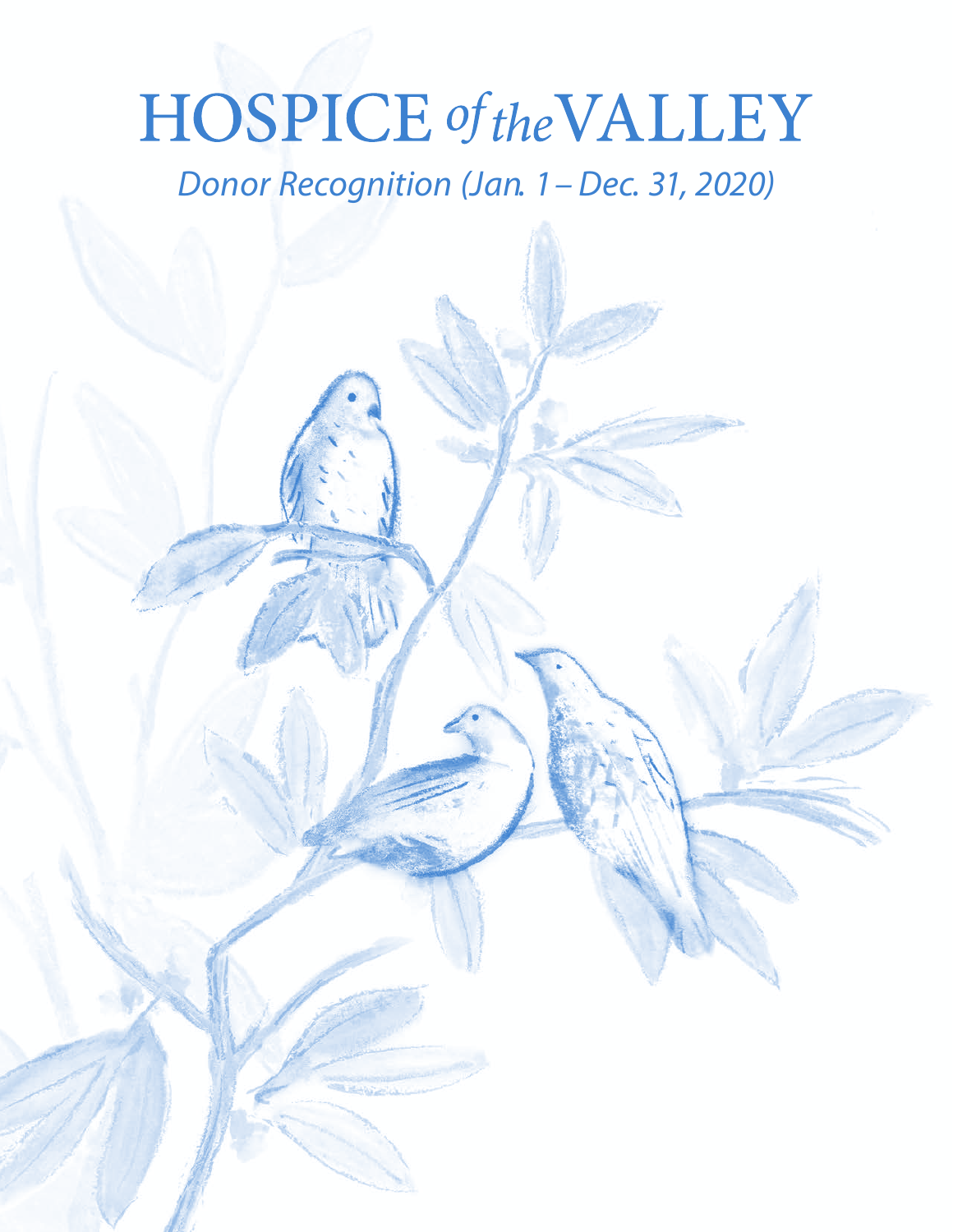*Hospice of the Valley honors the Founding Friends of Hospice, the original members of a dynamic volunteer committee whose long-standing commitment remains an inspiration.*  We thank them and our Lifetime Members, who have contributed gifts totaling \$20,000 or more to the agency's mission during its 44-year history.

#### **FOUNDING MEMBERS**

*Susan Cohill\* Julie Firestone Sandy Getz Lyn Laflin Julie Louis\* Mary-Audrey Mellor Julie Perkins Niki Robertshaw Astrid Stanfield-Pinel Gay Wray*

#### **EARLY MEMBERS** *Laurie Brown*

*Jacquie Dorrance Carrie Hulburd Catherine Jacobson Tenise Kyger April Leckie Tricia McKnight Posey Moore Nash Susan Palmer-Hunter Susan Taylor Rosepink Lenora Vinci Maryanne Wray*

### **SUPPORTING MEMBERS** *Erin Gogolak Leslie Jenkins Daryl Stegall*

## **LIFETIME DOVES**

*Cumulative contributions \$1 million+* AAHA! An Art, Food and Wine Auction Dorothy M. Allphin\* APS Community Services Fund Employee Giving Campaign Diane L. Blackett\* Barbara A. Brasted\* Charles L. Chandler\* R. Elzada Darter\* Betty Dragoo\* and Daniel Dragoo\* Friends of Hospice Senator's Cup Michael W. Louis Company Elizabeth S. Merritt\* Off the Vine Vintage Wine Auction The Ottosen Family Foundation Virginia G. Piper Charitable Trust David E. Reese Family Foundation Marguerite S. Roll\* Salt River Pima-Maricopa Indian Community Santy SRP Employee Booster Association Valley of the Sun United Way

**LIFETIME CHAMPIONS** *Cumulative contributions \$500,000 – \$999,999* The Arizona Republic Season for Sharing The Berge Group BHHS Legacy Foundation Opal Jean Buhl\* Francis J. Cody\* Combined Federal Campaign Virginia Entringer\* and Leon Entringer\* Evelyn S. Feffer\* HOV/CIGNA Pro-Am Golf Tournament The Lund Family Frances B. Mullan\* City of Phoenix Community Service Fund Drive Marsha E. Playman\* Natalie K. Richards\* State of Arizona Employees Charitable Campaign Dorothy H. Stimpson\* Mrs. Barbara L. Sweet and Robert I. Sweet\* Nancy C. Thompson\* Sandra S. Willis\* Julio Zezima\*

#### **LIFETIME PROVIDERS**

*Cumulative contributions \$100,000 – \$499,999*

Robert W. Adami\* Julian Alexander\* American Express Foundation Employee Giving Campaign APS –Pinnacle West Area Agency On Aging Arizona Community Foundation Arizona Department of Veterans' Services Mr. and Mrs. James D. Armstrong C.K. Baker Trust Bank of America Employee Giving Banner Health Arizona Bashas' Bell Ford Bell Lexus Sandra C. Bloss\* Blue Cross Blue Shield of Arizona The Board of Visitors, Inc. The Employees Community Fund of Boeing Arizona Steven R. Brown\* Mary L. Cakos\* and Spiro Cakos\* Esther M. Capps\* Lloyd L. Capps\* Golda Carlo\* and Arthur Carlo\* Chase Bank Ms. Rosalie A. Ciardullo CIGNA HealthCare of Arizona, Inc. Jim and Kathy Coover Hildegarde S. Crane\* and Frank M. Crane\* Mrs. Janet Cussler and Clive Cussler\* Richard C. Dean\* Del E. Webb Foundation Henry M. DeWolf\* Mr. and Mrs. Bennett Dorrance Dorrance Family Foundation Doris Dougherty\* and Elvin D. Dougherty\* Dr. and Mrs. John D. Eckstein Rita H. Schaefer Elliott\* ELS Construction Inc. Jacqleen M. Ferrell\* Fiesta Lincoln Mercury The Finch Family Ms. Julie Nelson Firestone Roger S. Firestone Foundation The Flinn Foundation Maurine M. Floss\* Edna V. Fowler\* Mario J. Gambetta\*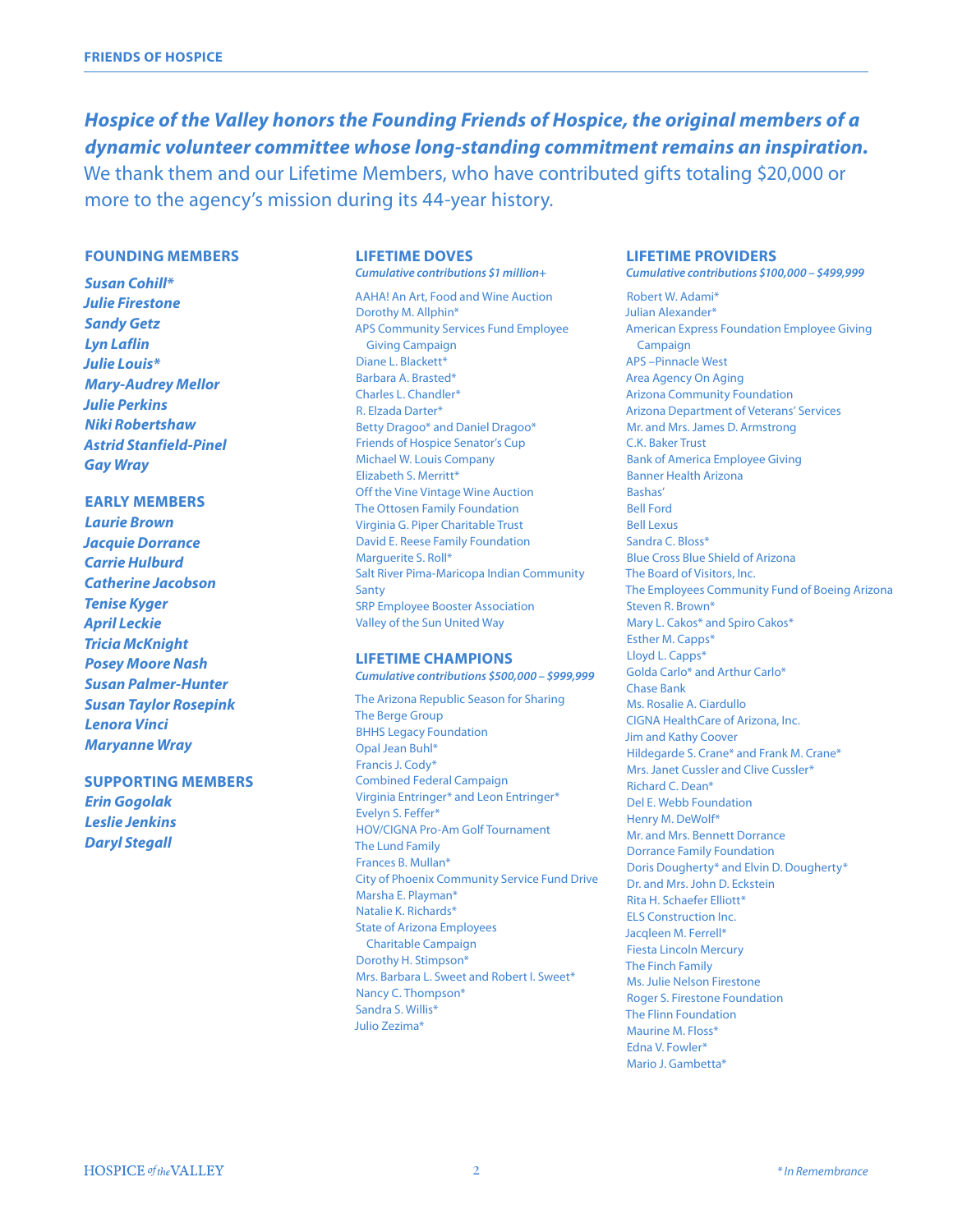#### **LIFETIME PROVIDERS (cont.)**

Monique Gardiner\* and John C. Gardiner\* E. Louise Gaudet\* Gila River Indian Community Donald E. Grindstad\* Helen B. Grubbs\* Mrs. Patricia Hardison and John C. Hardison\* Willard M. Hayes\* Henkel Corporation Ruth M. Henry\* I. Jerome Hirsch Edna Hoefner\* and Joseph Hoefner\* Sharon Hogan\* Honeywell Hometown Solutions Honeywell, Inc –Phoenix Maurine D. Horne\* Gita Hurwitz\* William A. Inglehart\* Intel Corp. Lillian B. Ivener\* and Arthur Ivener\* Norma Jeffries\* and James B. Jeffries\* The Robert Wood Johnson Foundation Charlotte Kaplan\* and Seymour Kaplan\* Anna K. Klier\* Vianne and John Kucera Peggy M. Lamoree\* Jeanne A. Lang\* Mabel M. Larson\* Susan and Bill Levine The Lodestar Foundation Julie D. Louis\* and Herbert J. Louis\* Louis Foundation, Inc. Rosalyn B. Lyon\* and Russell A. Lyon Jr.\* Joseph W. Maresco\* Maricopa County Employees Combined Charitable Campaign Shirley A. Marks\* The Kemper and Ethel Marley Foundation Oscar G. & Elsa S. Mayer Family Foundation Delores A. McCollum\* Ruth Mead\* and Newton C. Mead\* Mercy Healthcare Arizona Mesa United Way Charlotte D. Miller\* and William W. Miller\* Mr. and Mrs. Eugene Monroe Patricia L. Moore\* and Glen E. Moore\* Margaret T. Morris Foundation Ruth C. Musser\* C. W. Neely\* Christena D. Nelson\* and Orville W. Nelson\* New York Life Foundation Gladys F. Newman\* and Leonard A. Newman\* Elizabeth Nicoli\* Elizabeth M. O'Flynn\* Joan H. O'Hara\* and Robert N. O'Hara\* OnePoint Patient Care Otterbeck Family Foundation Fred Runnels Padgett Charitable Foundation Lois Palmer\* Mr. Sam Parker Marjorie S. Phipps\* and Clifford F. Phipps\*

City of Phoenix Neighborhood Services Department Phoenix Suns Charities, Inc. Louise A. Portl\* John and Alice Powers Foundation Mary E. Preston\* and John Preston\* Nina Mason Pulliam Charitable Trust R.T. O'Sullivan's Sports Grill Mr. Robert E. Ramsey and Rev. Jenny Norton Ray Foundation Richard W. Regan\* Mr. and Mrs. William P. Reilly Mrs. Lola Rice and Gene E. Rice\* Mr. and Mrs. John R. Rivers Ms. Noelle Rodgers Muriel Ross\* Judi and Paul Ross Mrs. Eleanor E. Rowan Donna M. Russ\* Susan G. Salus\* Catherine Seiwell\* and Robert Seiwell\* Marlene E. Seyler\* and Michael H. Seyler\* Tara and Michael Shapiro Thorbjorg Slusser\* James C. and Norma I. Smith Foundation Mary Ilo Smith Charitable Foundation Southwest Gas Corporation Employee Giving Stardust Foundation, Inc. The Steele Foundation, Inc. Dorothy Talondo\* Nancy Johnson Templin\* Thunderbirds Charities Adela M. Tobias\* Elva L. Todd\* Vickie L. Tompkins\* Valle Luna, Inc Valley Toyota Dealers Patricia J. Vermazen\* and George A. Vermazen\* Viad Corp Vitalyst Health Foundation Concetta A. Vollrath\* Avery D. Weisman\* Elizabeth L. Welch\* Bertha Wellhausen\* and Robert W. Wellhausen\* Wells Fargo Bank, N.A. Wells Fargo Employee Giving Wells Fargo Foundation Willis Towers Watson Clarice Willsey\* June A. Wilson\* and Archie W. Wilson\* John M. Wolff Foundation The Ellen B. Woodnick & Barbara Moss Fund Mrs. Gay Wray Sandra Clare Wroblewski\* Gary C. Wynne\* Mr. and Mrs. D. Ronald Yagoda Peter J. Yurkovich\*

#### **LIFETIME GUARDIANS**

*Cumulative contributions \$50,000 – \$99,999*

AlliedSignal "GO" Club American Airlines Apria Healthcare The Arizona Republic Arrowhead Lexus AT&T The AtLee Family Foundation Bank of America Bank of America Employee Giving Ruth B. Barker\* and Hartley B. Barker\* Olga R. Bender\* Berge Mazda-Volkswagen Frances E. Beynon\* The Employees Community Fund of Boeing Chicago Ms. Kathleen M. Brennan and Val J. Halamandaris\* Vera Busch\* Cardinals Charities Celia C. Cash\* Mr. and Mrs. Robert H. Castellini Mrs. Doris Cipriano and Peter Cipriano\* Richard G. Coney\* Ann I. Cornwell\* The Crystal Family Foundation Timothy T. Day Foundation, Inc. DC Ranch Community Foundation Deloitte The Dial Corporation Dignity Health Mrs. Jo Ellen Doornbos and Philip H. Doornbos\* Earnhardt Dealerships Liese Eckstein\* and Albert Eckstein\* Mr. and Mrs. Paul F. Eckstein John Orin Edson\* Margarette A. Eisenhour\* and George W. Eisenhour\* Ruth R. Ellbogen Foundation Emerald Foundation Will I. Ennis\* Carol A. Frickson\* Wilma U. Fanz\* and Walter Fanz\* Kathleen Fawcett\* Vera E. Finkbeiner\* and Earl R. Finkbeiner\* FINOVA Capital Corporation Mr. Stephen Freegard and Phyllis J. Freegard\* Zita K. Fritschel\* and Edwin O. Fritschel\* Helen D. Gansert\* General Dynamics Robert J. Giles\* Mary E. Gillilan\* and Boyd L. Gillilan\* Give With Liberty City of Glendale Employee Giving City of Glendale From the Heart Ann Goldberg\* and Chester Goldberg Jr.\* Good Shepherd of the Hills Episcopal Church Col. Irwin Gorman, (Ret.) Patricia Ann Grabinski\* and George James Grabinski\*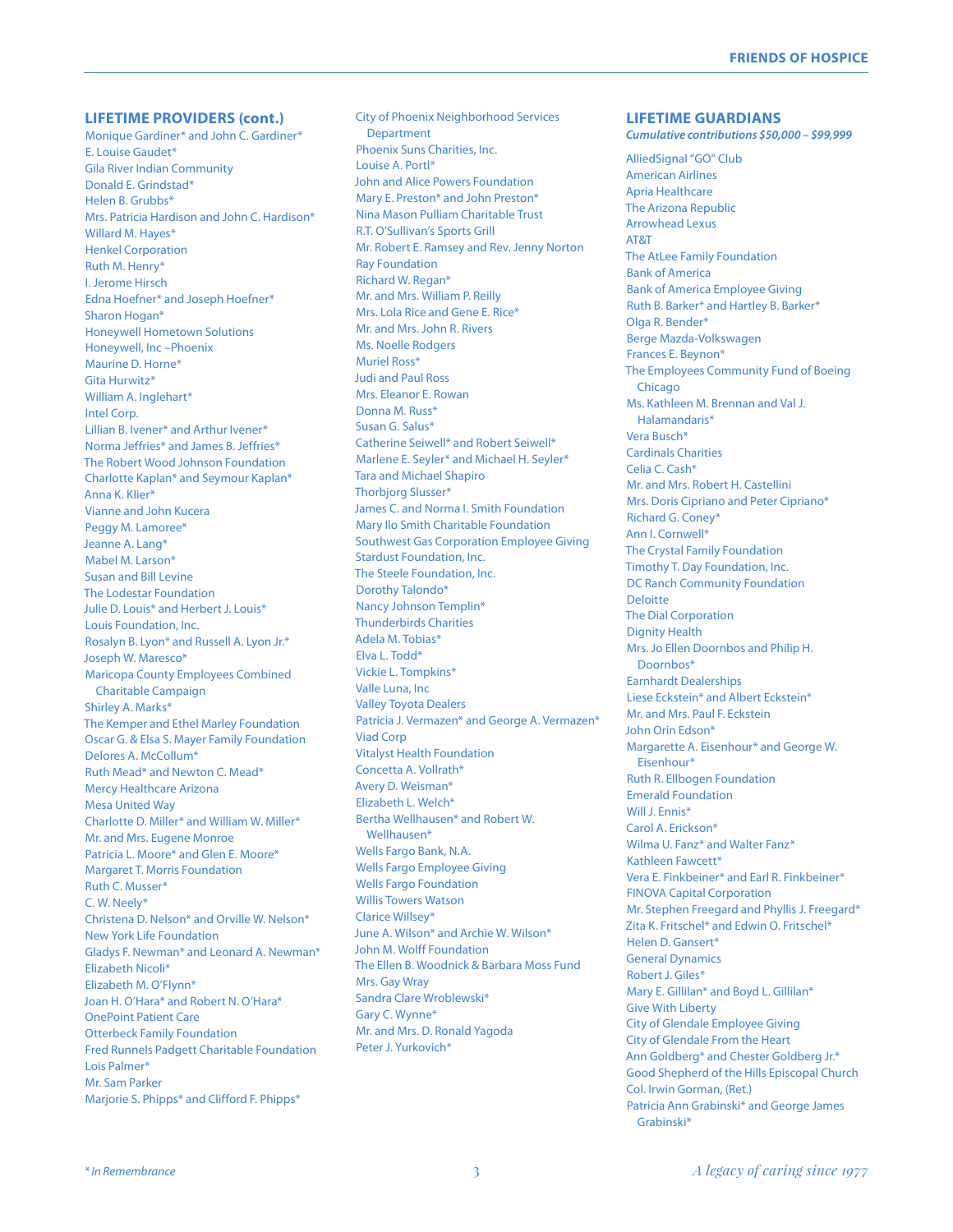#### **LIFETIME GUARDIANS (cont.)**

Mrs. Laura R. Grafman Frieda Graham\* and Robert C. Graham\* Grayhawk Classic Residents' Foundation at Vi at Grayhawk Louise Gressett\* Merv Griffin\* Opal R. Gunning\* Mr. and Mrs. Richard P. Hamada Harrington Family Foundation Katherine K. Herberger\* and G. Robert Herberger\* The Herberger Foundation Honeywell, Inc Employee Giving Honeywell International Charity Matching Gift Progam Hazel J. Ingebritson\* and Gordon Ingebritson\* Mr. Jack Jackson Mr. and Mrs. John R. Jennings Mrs. Sue Karatz and Robert H. Karatz\* The Keller Foundation Carol and Allan Kern Thomas J. Keys\* Frances King\* Marianna D. Korte\* Mr. and Mrs. Lanny B. Lahr Ann Lampkin\* Newton Lantron\* Judith A. Lenz\* and Jerry E. Lenz\* Norma H. Lierzaph\* and Edward E. Lierzaph\* LifeStar Ambulette & Comtrans James R. Lincicome\* John Manning\* Lois K. Mayer\* and Allan C. Mayer\* Dr. Gregory K. Mayer and Dr. Anita Mayer Mayo Clinic Arizona Dr. and Mrs. Keith E. McReynolds City of Mesa Employee Giving MMS, A Medical Supply Company Miller Russell Associates The Molotky Family The Moreno Family Foundation Mr. Dave Nerland and Mrs. Mary Jo Barsetti Hugo M. Nocito\* Dellora A. and Lester J. Norris Foundation Mr. and Mrs. Douglas Olesen Onan Family Foundation Mr. and Mrs. Ruben B. Ortega Cleona V. Paden\* Charles W. Palmer Family Foundation The L. Roy Papp Family William H. Pfoertner\* Helen H. Phillips\* Phoenix Newspapers Inc. Michael A. Pollack Real Estate Investments Esther J. Pritchard\* Shirley G. Provo\* Nina M. Pulliam\* and Eugene C. Pulliam\* Mildred E. Reed\* Evelyn M. Reeder\* Rio Verde Community Church Lois M. Robbins\* and Jewell E. Robbins\*

Betty Rosenzweig\* and Newton Rosenzweig\* Maureen & Paul Rubeli Foundation Clifton L. Russell\* Eleanor M. Sacco\* Salt River Project Mr. and Mrs. Shaya Schimel Mrs. Adelaide M. Schlafly Barbara and Jeffrey G. Schlein Betty R. Schmutte\* Anne M. Scott<sup>\*</sup> Renee M. Sexton\* Mrs. Brunhilde T. Simon and Mr. Harry R. Simon Susan S. Slicer\* and Henry H. Slicer\* Evelyn W. Smith\* and Herbert Smith\* Helen F. Smith\* and William G. Smith\* Mary I. Smith\* Willard E. Smucker Foundation Snell & Wilmer, LLP Mr. and Mrs. Kenneth W. So Irene L. Stenseth\* Lewis H. Strauss\* Hannelore M. Stumpf\* Rhoda K. Tannenbaum\* and Sidney D. Tannenbaum\* Addie Joan Threatt\* Ethel I. Twitchell\* Mrs. Judith S. Wallace Charles C. Walter\* Sally F. Warnke\* and George F. Warnke\* Ms. Judith Blass Washor Nancy B. Waterbury\* and James L. Waterbury\* Wespac Construction, Inc. West Valley Lutheran Thrift Shop Marion O. Westover\* and Maurice B. Westover\* Charlotte L. Williams\* Ms. Karen L. Williamson Doris M. Wrigley\* Juanita B. Wronka\* and Henry H. Wronka\* Ms. Sunny J. Yocum The Zicarelli Foundation Mrs. Jane F. Zimmerman

#### **LIFETIME ANGELS**

*Cumulative contributions \$20,000 – \$49,999*

Mrs. Joan Acker Marian S. Adrian\* Aetna Foundation Mr. Roy Ageloff Mrs. Roberta D. Aidem Mr. Thomas R. Ajamie Holly Alexander\* and Kenneth A. Alexander\* Mr. David Anderson Mr. George W. Anderson Gloria Y. Anderson\* The Anderson Family Foundation Jeanne W. Archer\* and Shreve M. Archer\* Patricia Arganbright\* and Adrian Arganbright\* Arizona Diamondbacks Foundation Arizona State University Employee Giving Rita B. Astorino\* and Sylvester A. Astorino\* Atwood Health Foundation

Aunt Rita's Foundation Avnet Inc. –Phoenix Carl K. Baker Sr.\* Bank of America Matching Gifts The Barker Welfare Foundation Dr. Ronald W. Barnet and Teri L. Barnet\* Mr. and Mrs. Johnny Basha Bashas' Employee Giving Bashas' Charitable Fund MPG Bayne Mrs. Peggy Baze and Mr. David Bruner Mr. Harvey D. Beck and Joyce J. Beck\* Ms. Francine S. Berlin Tora U. Bernhult\* Mr. and Mrs. G. Peter Bidstrup Bidwill Family Foundation Blue Cross Blue Shield of Arizona Employee Giving Mrs. Carol J. Boehlje Mrs. Victoria E. Boer Mr. Michael Boich Ms. Charlotte D. Borcher Billye R. Boucaud\* and Claude R. Boucaud\* Anna K. Boyd\* and Vernon E. Boyd\* Helen S. Boylan Foundation Mr. and Mrs. Michael P. Bradley Mr. Robert D. Brannon and Ms. Rebecca J. Maltenfort Mr. Raymond C. Brophy Mr. Sumner W. Brown Nancy J. Brueckner\* and Heinz J. Brueckner\* Marilyn R. Buckley\* Rayford B. Burch\* Butler Family Foundation Odette Butti\* Mary Jane Buzzell\* Cadwell Foundation June Campbell\* and Stewart Campbell\* Canterbury Consulting Mr. and Mrs. Richard C. Carr Central Arizona Project Employee Giving Mr. Jack M. Chareton and Marlene Chareton\* Chase Bank Employees' Community Service Fund Ms. Susan N. Clarkson Justine A. Coey\* Margaret C. Coffinger\* Mr. and Mrs. Andrew M. Cohn Ms. Kathryn Lemmer Collier Comerica Incorporated Mr. James R. Condo and Ms. Diane Silver Dr. and Mrs. Lattie F. Coor CopperPoint Mutual CopperPoint Mutual Employee Giving Costco Employee Giving Matching Gifts Program Cox Charities Cox Communications Employee Giving The Crown Family CVS Health Foundation Viollette Fern Dailey\* Hal W. Davis\* Ms. Sydney K. Davis Willametta K. Day Foundation Jowdy A. DeBan\* Deer Valley Fraternal Order of Eagles Aerie #3871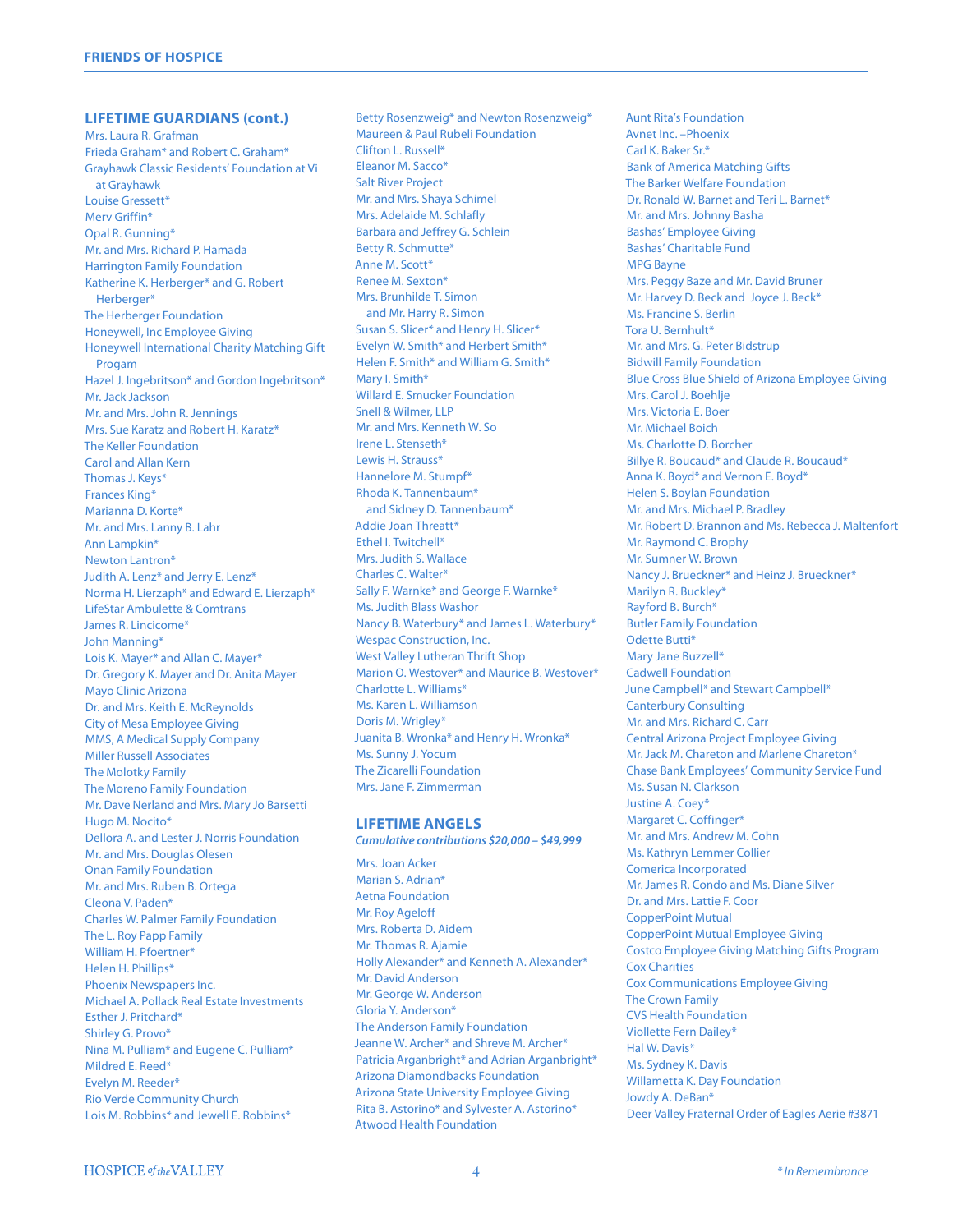#### **LIFETIME ANGELS (cont.)**

Leo James DeGraw\* Deloitte Employee Giving Mr. and Mrs. Edwin K. Delph Desert Mountain Home Tour Dr. and Mrs. Curtis A. Dickman Discover Financial Services Employee Giving DMB Associates, Inc. Ellen and David Dolgen Ruth Downs\* and Hugh Downs\* Mr. Jonathan Drnjevic The Dun & Bradstreet Corporation Margaret O. Dunphy\* and John J. Dunphy\* Ms. Shannon Edwards and Ms. Sue Livengood Mrs. Heather Ehlers Ms. Wahiba Estergard Mrs. Constance L. Estes and Elliott M. Estes\* Mrs. Laura Fabricant and Mr. Jerome Klausner Falcon Power The Alberta B. Farrington Foundation James R. Farris\* Fiesta Bowl Charities Mr. and Mrs. Albert J. Foehring Fort McDowell Yavapai Nation Bernadette A. Foy\* Fraternal Order of Eagles Osborn Aerie #2843 Dr. and Mrs. Jay S. Friedman Teaumen & Grace Fuite Foundation Nancy Jo Fultz\* Ms. Susan A. Furioli Ms. Vivian L. Fyffe Mr. Dieter Gable Mr. John Gannaway Garlind Venture Limited Partnership General Atomics General Electric Company Employee Giving General Electric Foundation Mr. and Mrs. Lewis D. Ghiz Gloria H. Gibson\* Capt. Sam Gill, USN (Ret.)\* Giving Hope Worldwide Foundation Lynn M. Gleason\* Mrs. Virginia H. Gleason Herbert W. Glickston<sup>\*</sup> Globe Foundation Harvey and Merylee Golden Governor's Office of Energy Policy Gerald Grasso\* Betty Green\* Ms. Cynthia G. Griffin Mary L. Grobe\* and Edwin P. Grobe\* Jacque Guida\* Gunsight Construction Company LLC Linda L. Gunther\* Ralph O. Guthrie\* Mary S. Guy\* Mr. and Mrs. Nestor Guzman Mr. Lloyd Hand Harden Family Foundation Mrs. Ruth E. Harlan and Leslie W. Harlan\* Harris Palumbo Powers & Cunningham PLCC Edith C. Hayman\*

Gloria Heller\* and Jules Heller\* The Hewson Company Mr. and Mrs. Mike Hickey Evelyn Higgins\* and Edgar Higgins\* Mr. and Mrs. Jeffrey S. Hohl Home Instead Senior Care Honeywell Give Once Club **HonorHealth** HonorHealth Employee Giving Jack A. Hoover\* Hopeful Heart, Inc. Ruth Ann and Tom Hornaday Priscilla M. Howell\* Richard P. Hudak\* Charles P. Hurwich\* IBM Employee Giving Imagine Technology Group / SHARP Interwest Home Medical Mr. and Mrs. Guy Inzalaco Ann D. Iverson\* L.C. & Margaret Jacobson Foundation Ms. Adeline R. James Jennings, Strouss & Salmon, P.L.C. Jewelry by Gauthier Susan Clark-Johnson\* and Brooks Johnson\* Mrs. Catherine Johnson Edyth L. Johnson\* Ruth Johnson\* Ms. Pamela Johnston Dr. and Mrs. Lawrence S. Kahn Mr. and Mrs. William Katz Thel Keane\* and Bil Keane\* Mr. and Mrs. David N. Keene Jr. Gary and Judy Kelly Family Fund J.W. Kieckhefer Foundation Mr. Edward J. Koval Mr. and Mrs. Robert F. Kramer Katherine L. Kuhn\* and Burton F. Kuhn\* Joanne M. Kuhn\* Mr. and Mrs. James Kuttner Mrs. Carolyn Robbins Laflin Allen C. Landers\* Mrs. Susan D. Landon Bernadette M. Lappan\* Mr. Frank Larson J. Larson Mrs. Janice F. Larson and Joseph A. Larson\* Edna Leever\* and Lawrence Leever\* Joan M. Leibold\* Darleen K. Lesk\* and Israel A. Lesk\* Ms. Elise M. Kesner and Robert S. Levine\* Ms. Marian Muller Levy Mr. and Mrs. Delbert Ray Lewis Mr. and Mrs. Harold J. Lewkowitz LFMC Foundation Ms. Mary K. Lindy Live and Learn Fund Mrs. B.J. Lippincott Mr. Ronald F. Lofquist John F. Long Foundation Michael W. Louis\* Mr. and Mrs. Jim Lyon

Dr. Maxwell S. MacCollum and Dr. Barbara J. MacCollum Madelyn E. Machen\* and William H. Machen\* Mr. Kenneth E. Maggard and Mr. Terrance F. Maggard Charles V. Maillie\* Mr. and Mrs. Anthony L. Marks Senta I. Mason\* Shirley McCarley\* McIntosh Family Foundation McKesson Medical-Surgical MCS Asset Management Corp. Ms. Linda I. Mehaffey Ms. Mary-Audrey Mellor Mr. and Mrs. Garry L. Michaelis MJS Foundation Hon. Rose Perica Mofford\* Mr. Paul Moore Mr. William Moss Mrs. Priscilla Moyer Charles D. Myers\* National Volunteer Health Agencies Dr. Diana R. Neder Otto and Edna Neely Foundation Nehring Foundation Betty Jane Nelson\* Mr. and Mrs. Thomas O. Nelson Mr. and Mrs. Edward Neumayr Marilou Newell\* and Louis A. Newell\* Ms. Ann Nichols Dr. and Mrs. Laurance B. Nilsen Northern Trust Employee Giving Mr. and Mrs. Mark E. O'Malley Opus West Corporation Gloria P. Paul\* and Elias Paul\* William L. and Ruth T. Pendleton Memorial Fund Mr. and Mrs. Albert E. Peters Mr. and Mrs. Henry A. Pevear Jr. Phoebe M. Pevear\* Pfizer Foundation Matching Gift Program Phelps Dodge Corporation Florence E. Phillips\* and Gordon K. Phillips\* Paul D. Phillips\* Pickard Charitable Lead Annuity Trust Gigi Poortvliet\* and William G. Poortvliet\* Doris O. Posey\* and I. James Posey\* Mr. and Mrs. William J. Post Price Philanthropies Foundation Mrs. Anne Pruessing and Douglas I. Pruessing\* Rose Puchall\* and George R. Puchall\* Mr. Kenneth A. Rainford Mr. and Mrs. Tom Reilly Alice B. Reiss\* Ms. Betsy Ross Retchin Caitlin Robb Foundation Mrs. Anne M. Robbs and A. B. Robbs Jr.\* Ms. Jennifer A. Roberts Barbara Maxine Rocks\* Rev. Q. Gerald Roseberry and Vada L. Roseberry\* Mrs. Lori Ross Mr. Gilbert Rotstein and Mr. Scott Youngs Rowland Carmichael Advisors, Inc.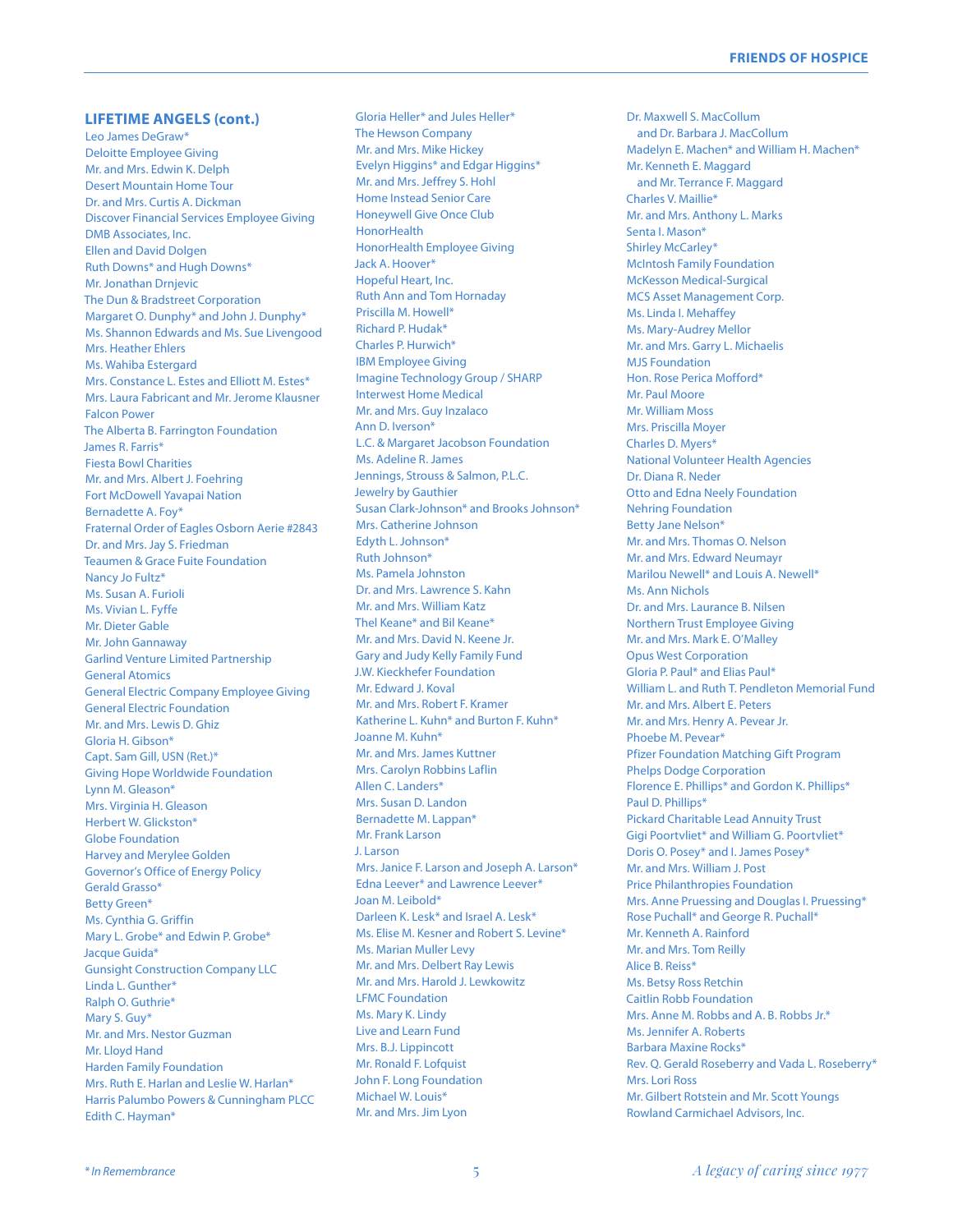#### **LIFETIME ANGELS (cont.)**

Mary L. Sadowski\* and Dennis Sadowski\* Safeguard Security Systems, Inc. Bertha Salo\* Mr. and Mrs. Charles F. Sands Mr. and Mrs. Daniel T. Santy Mrs. Susan Binns Saum Evelyn Sayer\* and George Sayer\* Ms. Shannon Schlafly Mr. and Mrs. Timothy J. Schmidt Marie Schoenberger\* William H. Schulte\* Lois Schunke\* Mrs. Sheila Schwartz City of Scottsdale Scurlock Foundation Mrs. Sherry Worth Sedillo and Orlando Sedillo\* Showcase Honda Mr. and Mrs. G. Lynn Shumway Virginia G. Sikorski\* Warren M. Silver\* Ms. Janet Sisler Evelyn M. Smith-Dorothy S. Jimerson Trust

Mr. Gerald L. Smithson Mr. Gerald D. Sohn Mr. and Mrs. Todd W. Somers Ms. Roseanne C. Sonchik St. Joseph's Hospital and Medical Center Mr. Mark A. Starr Stegall Company Ltd. Partnership Mr. and Mrs. Abdon Stewart Mr. and Mrs. Richard D. Stewart Mr. George A. Stickney and Judith C. Stickney\* Mrs. Shirley Still and C. Marvin Still\* Mrs. Jean Marie Stockton and Richard B. Stockton\* Marilyn J. Stork\* Syd and Jan Silverman Foundation Ms. Terry Tanner The Teets Family Foundation Mr. Nikolaus A. Tendler Eunice E. Terry\* Mr. and Mrs. Charles P. Thompson Thrivent Financial for Lutherans – Member Relations William C. Torrey\*

Trends Charitable Fund Mr. and Mrs. David R. Truax Bonnie L. Tweedy\* Virginia M. Ullman Foundation Deborah A. Uren\* USAA Employee Giving Margot M. Varricchio\* Ms. Lenora Franc Vinci Barbara von Ammon\* and Phillip E. von Ammon\* Mr. and Mrs. Darrel D. Waite Anne Walker\* JoAnne Walker\* The Walmart Foundation Mrs. Carolyn G. Warstler Rev. Jovetia Watson and Mr. Jay G. Hoselton Ms. Patricia A. Weaver and John W. Weaver\* Mr. and Mrs. Louis A. Weil III Mr. and Mrs. Jerrold S. Weiss Mr. Rolland Wiegers Linda J. Woodbury\* Wanda N. Wright\* Mr. and Mrs. Barry Zemel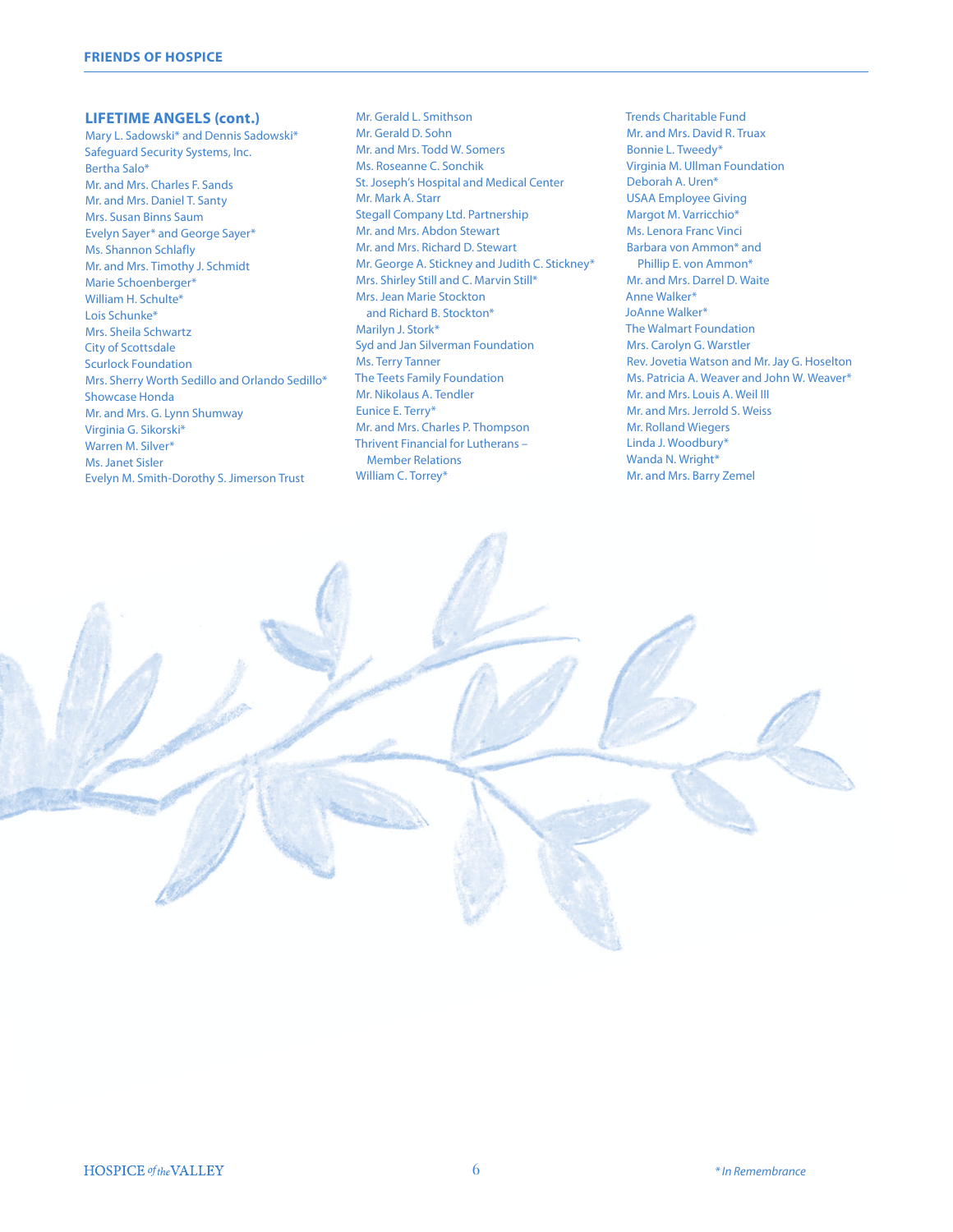*We appreciate our Community Support Lifetime Members, who have made cumulative contributions of items or services valued at \$20,000 or more, as well as those who have* held special community fundraising events to benefit our mission. We are humbled by the gift of your time and treasures and the contributions from your heart.

#### **COMMUNITY SUPPORT**

ABCO Recycling & Document Destruction Services David E. Adler, Inc. Aids Walk Arizona, Inc. Alpha Kappa Psi –IOTA XI Helping Hand Run AlphaGraphics Alzheimer's Art Foundation AmazonSmile Foundation American Airlines American Outdoor Advertising Anna Andreini-Brophy\* Arabian Horse Association of Arizona Arizona Biltmore Arizona Diamondbacks Arizona Label & Packaging System Mr. and Mrs. James K. Ballinger Dr. Ronald W. Barnet and Teri L. Barnet\* Ms. Beata Barton Bashas' Benefit Golf Classic Bashas' Mesa Rotary Golf Tournament Mr. and Mrs. Tim A. Bateman Ms. Marsha A. Berkey Lona Bess\* and Mr. Jerome Bess Biltmore Fashion Park Bishop Gallery Mrs. Mary Botto and Robert J. Botto\* Mr. Arbie Bowen Breakthu Beverage Arizona Mr. and Mrs. Larry E. Bryson Buena Vista Mr. and Mrs. JD Challenger Clear Channel Broadcasting, Inc. Construction Security Services, LLC Ms. Joyce K. Cooper Dr. Francisco Cordova and Ms. Sandra C. Ransom Coyotes Charities Custom Teak Imports Mr. and Mrs. Carl Dahl Dr. Stephen Davidson Ms. Mary Alice Davis Desert Mountain Home Tour Ducts, Inc. Carol Enstein\* Face In The Mirror Mr. and Mrs. Edward W. Farnsworth Dr. Katalin Festy-Sandor FOH Father Daughter Dance Frame & Art Center Ms. Susan Frano Froth and Bubble Foundation

Fry's Community Rewards Gebert Contemporary Art Give Get Wed Charity Auction Goodmans Interior Structures Greater Phoenix Jewish Film Festival Mr. and Mrs. Gary A. Hebert Gloria Heller\* and Jules Heller\* Helping Everyone Achieve Rewards Together Dr. and Mrs. Howard Hendler Hensley & Co. Ms. Jamie Herzlinger Mr. and Mrs. Arnold M. Horwitch Ironwood Cancer & Research Centers PC Mr. and Mrs. Charles Jones KAET-TV Channel 8 KAM Memorial Golf Tournament Ms. Deana Katz KAZT-TV Channel 7 Carol and Allan Kern KFPH Ms. Tammy Klingshei Knights of Columbus –Fr. Patterson Council No. 3121 KNXV-TV Channel 15 KPHO-TV Channel 5 KPNX-TV Channel 12 KSAZ-TV Channel 10 KTVK-TV Channel 3 KTVW Dick LaPorte Memorial Team Fishing Tournament Larsen Gallery Mrs. Sara Lieberman and David J.M. Lieberman\* Dr. and Mrs. Earl Linderman Live Nation Mr. William Lewis Lykins Mr. and Mrs. Paul Matson Louise T. McCall\* Medical Supplies of Scottsdale Mr. Ed Mell and Mrs. Rose Marie Stremel **Microsoft** Molina Fine Jewelers Mrs. Mary Ellen Morrow Neighborhood Friends Nellie Ann Ortega Golf Tournament and Wine Event Nina Pike Garza Memorial Golf Tournament Dr. Jeffrey Nowak and Ms. Jane Wagner Ms. Elaine G. Coffee and Mr. John O'Malley Mr. and Mrs. Douglas Olesen The Orcutt/Winslow Partnership Mr. and Mrs. Glenn A. Pahnke

Mrs. Joanne Stacy Palermo Park West Landscaping Patrick Media Group Prisma Quench Fine Wines R.T. O'Sullivan's Sports Grill Reap What You Sew Mr. Michael Rockwell Mr. Paul Sacks Mr. and Mrs. Robert Sadler Salt River Project **Santy** Mr. and Mrs. Daniel T. Santy Ms. Sherine Sawyer Mrs. Sheila Schwartz Scottsdale Insurance Company Shasta Industries She Shed Event Mr. Josh Shein Mr. and Mrs. Donald P. Sheldon Mr. and Mrs. Martin J. Solomon Ms. Beverly Southard Southwest Desert Classic Specialized Technical Services, Inc. Ms. Dixie Stansell Starbucks Coffee Company Lucille T. Stillman\* Sun Village Golf Clubs' Charity Event Ms. Judy Ann Sutter Agnes Swain\* James Swaton Memorial Golf Tournament Mr. and Mrs. G. Darrell Tannatt Tarbell's Restaurant Ms. Ann Taylor Terracon Golf Tournament The Ellen B. Woodnick & Barbara Moss Fund TMC Design Trevor Griffiths Memorial Golf Tournament Mr. and Mrs. James Tuton Unified Financial Services, LLC Unified Wealth Mangement Holiday Fundraiser Valle Luna Fishing Tournament Valle Luna Lounge Lizard Golf Tournament Valley Presbyterian Church Mr. and Mrs. Peter Van Dusen Ms. Judith Blass Washor Mrs. Debra Berkowitz and Mr. Gary Weiss Wieting Brothers, Inc. Wieting Brothers Inc. Charity Quail Hunt Mr. Stephen B. Williams Willis Benefit Events Mr. Rich Zell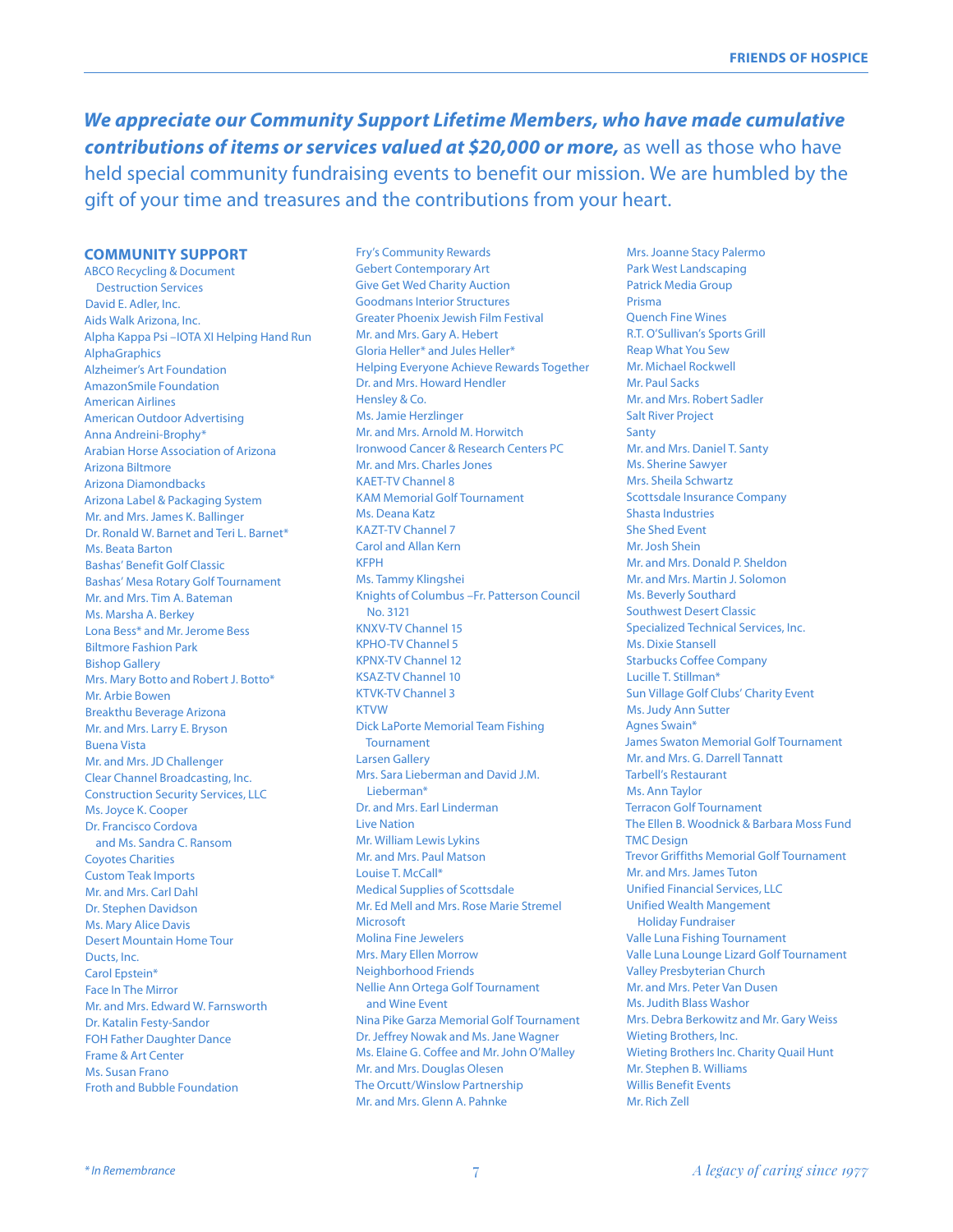# *2020 Annual Donors: Acknowledging the generosity of individuals, corporations and organizations that made gifts in 2020 (Jan. 1 – Dec. 31).* Annual gifts help sustain our community education and charity care programs.

#### **GIFTS OF \$20,000+**

APS –Pinnacle West The Berge Group Diane L. Blackett\* CIGNA HealthCare of Arizona, Inc. Jim and Kathy Coover Arthur Cunningham\* Viollette F. Dailey\* Ms. Shannon Edwards and Ms. Sue Livengood Fingerpaint Marketing, Inc. Ms. Vivian L. Fyffe Gila River Indian Community Patricia A. Grabinski\* and George J. Grabinski\* Betty Green\* Harrington Family Foundation Beatrice C. Hodson\* Lillian B. Ivener\* and Arthur Ivener\* Ann M. Kendall\* Fred A. Knapp\* Vianne and John Kucera Michael W. Louis Company Louis Foundation, Inc. Mr. Kenneth Maggard Joseph W. Maresco\* Mr. and Mrs. Eugene Monroe Patricia L. Moore\* and Glen E. Moore\* Robert D. Mueller\* OnePoint Patient Care Victor Orich\* The Ottosen Family Foundation Douglas C. Parker\* Martha L. Pine\* Martha H. Plowden\* and John R. Plowden, Jr.\* David E. Reese Family Fund Salt River Pima-Maricopa Indian Community Barbara and Jeffrey G. Schlein Marlene E. Seyler\* and Michael H. Seyler\* Mrs. Brunhilde Simon and Mr. Harry R. Simon James C. and Norma I. Smith Foundation Barbara E. Twigg\* Valley Toyota Dealers Mr. and Mrs. Marius van Gijlswijk Mr. and Mrs. Louis A. Weil III

#### **GIFTS OF \$10,000 – \$19,999**

Mr. Thomas R. Ajamie American Express Foundation Employee Giving Campaign The Arizona Republic Season for Sharing Mrs. Peggy Baze and Mr. David Bruner Bell Ford Mrs. Ida May Bradbury Ronald H. Bush\* Mr. and Mrs. Richard C. Carr Mr. Jeffrey Currier Deer Valley Fraternal Order of Eagles Aerie #3871 Mrs. Marnie Dietrich Mr. and Mrs. Henry C. Douglas Dr. and Mrs. John D. Eckstein FAST Enterprises Fraternal Order of Eagles Osborn Aerie #2843 Roger S. Firestone Foundation Fry Foundation Mr. Dieter Gable Dan and Kathy Grubb Family Foundation Home Instead Senior Care Karen L. Jones\* Karrys Family Charitable Remainder Trust Gary and Judy Kelly Family Fund Klein's Kosher Pickle Co.

Larson Giving Fund Ruth I. Linn\* Live and Learn Fund Maricopa County Employees Combined Charitable Campaign Mr. William A. McEachern McIntosh Family Foundation The Molotky Family Mrs. Priscilla Moyer Parker Family Fund Mrs. Mary Ann Perez Mrs. Patricia Petznick Virginia G. Piper Charitable Trust Mrs. Sandra Prasil Paul E. Renfer\* Mr. Gilbert Rotstein and Mr. Scott Youngs Ms. Pamela Schlosser Mr. Dennis L. Schmickley Milton and Harriet Sioles Family Foundation Mr. and Mrs. Richard D. Stewart Vickie L. Tompkins\* Ms. Susan Walenga Ms. Karen L. Williamson Mrs. Gay Wray Ms. Sunny J. Yocum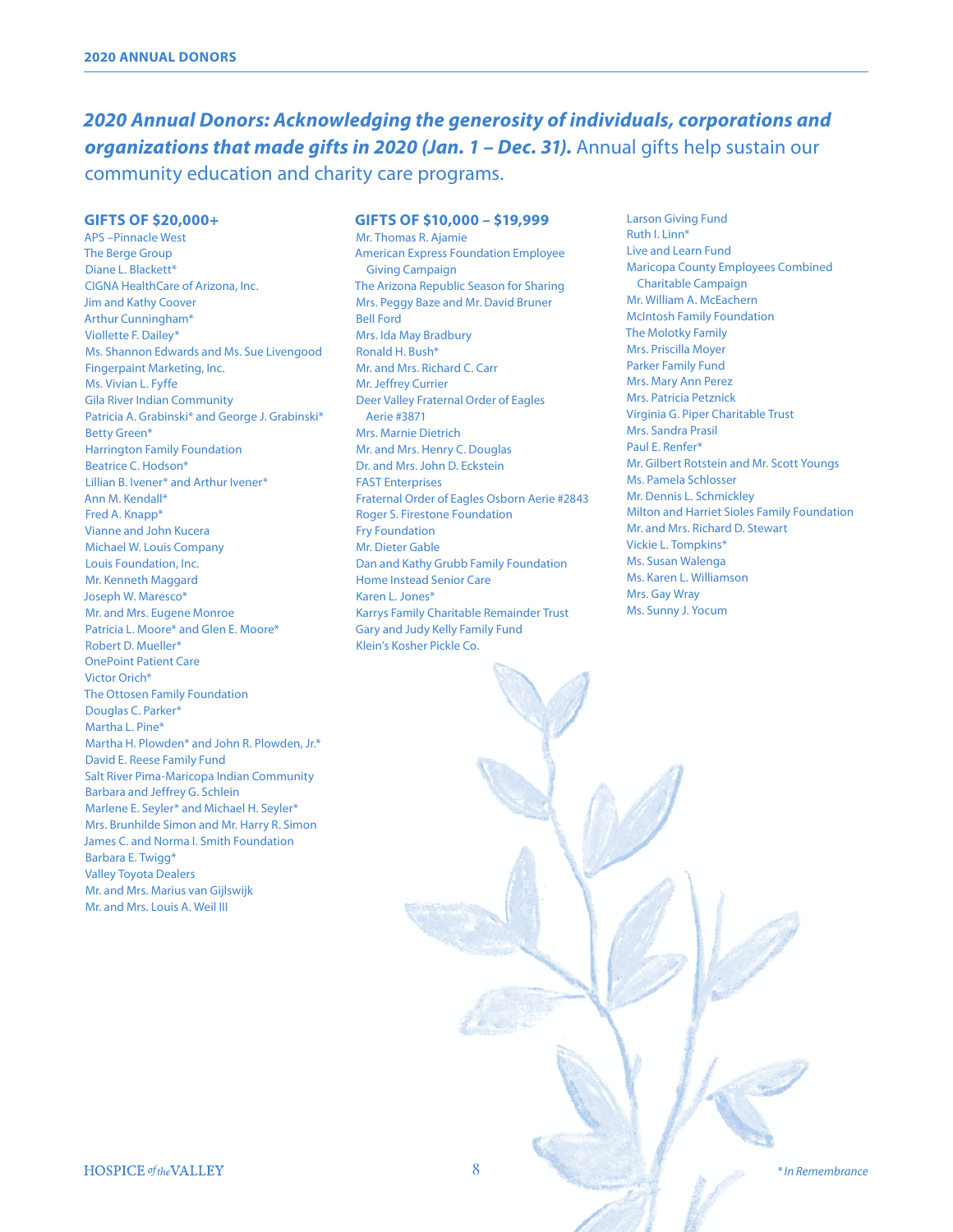#### **GIFTS OF \$5,000 – \$9,999**

Mr. and Mrs. Robert A. Anderson Arizona Community Foundation Arizona Diamondbacks Foundation Arizona State University Employee Giving Mrs. Ann C. Arnot The AtLee Family Foundation Mr. Martin F. Beckman David H. Begeal\* Mr. Robert Biederman Mr. and Mrs. George Birchman Mr. and Mrs. Kevin Blackburn Blue Cross Blue Shield of Arizona Mrs. Carol J. Boehlje The Employees Community Fund of Boeing Arizona Ms. Charlotte D. Borcher Terry W. Brandt\* Kenneth L. Buresh\* and Marilyn Buresh\* Ellen K. Cagle\* Cardinals Charities Carnella Living Trust Mr. Jeff Cawley and Ms. Deena Sigel The Crystal Family Foundation Mr. and Mrs. Kevin P. Cummings Mr. Kevin R. Danzey Desert Ron Dr. and Mrs. Curtis A. Dickman Dignity Health Ms. Rosemary Donnell Mr. Jonathan Drnjevic Mrs. Sue E. Eberle Mr. and Mrs. Paul F. Eckstein Marianne B. Foussard\* and Roger P. Foussard\* Mrs. Alice Jean Fry Ms. Shelley Gandara Herbert W. Glickston\* GM Financial Mr. and Mrs. Richard A. Govig B.J. Gruver\* Ms. Candyce S. Haley Mr. Keith Halliday Mr. and Mrs. Richard P. Hamada Hastings Family Giving Fund Honeywell International Charity Matching Gift Program Mrs. Maureen Horwitz Carol A. Howland\* Ms. Patricia Jaconette Mrs. Patricia Elaine Jagger Ms. Mary Lou Johnson Dr. and Mrs. Lawrence S. Kahn Mr. and Mrs. Ken G. Kendrick F. Edward and Carol J. Lake Charitable Fund Ms. Margaret Laven Lavinia Family Foundation Dr. Carlin S. Long Mr. and Mrs. Wilson Lyle Ms. Jan E. Magary Mr. Edward Malles Sr. Ms. Robyn Martin Ms. Kelly J. Matti

Ms. Linda I. Mehaffey Mr. and Mrs. Garry L. Michaelis The Moreno Family Foundation Miller Russell Associates Nehring Foundation Mrs. Mary Teresa O'Harra Jean E. Olsen\* Fred Runnels Padgett Charitable Foundation Charles W. Palmer Family Foundation Lynn Ann Posen\* Shirley G. Provo\* Rose Puchall\* and George R. Puchall\* Reilly Foundation Dr. Stephen D. Schwabish Seward Family Foundation Ms. Janet Sisler Mary I. Smith\* TPR Foundation USAA Employee Giving Ms. Shirley J. Vail Mrs. Judith S. Wallace Mr. and Mrs. James E. Warne Wells Fargo Employee Giving Wist Business Supply & Equipment Mrs. Jane F. Zimmerman Mr. and Mrs. Michael Zuieback

#### **GIFTS OF \$1,000 – \$4,999**

Dr. and Mrs. Salvatore D. Abate Ms. Alice Adkins Mr. and Mrs. John R. Ady Aetna Employee Giving Campaign Mr. Roy Ageloff Mrs. Roberta D. Aidem Mr. Peter R. Allen Mr. and Mrs. Thomas E. Allen Alliance Lumber, Truss, EWP & Hardware Mr. Silverio Alva Jr. Mr. Thomas P. Ambrose American Express PAC Match American Family Mutual Insurance Company Ameriprise Financial Employee Gift Matching Program Kathryn Ammerman James Foundation Phyllis and Ronald M. Anatole\* Mr. Joseph P. Anderson and Ms. Mary Dewane Mrs. Doreen B. Andriacchi Jack and Carlin Anton Family Fund Apria Healthcare APS/Pinnacle West Retirees' Association Arizona Diamondbacks Mr. Thomas A. Armstrong Arrowhead Lexus Mr. Martin Bach Mrs. Gabi Baer Mr. Charles Wesley Baker Mr. Dale D. Baker Mr. John C. Balogh Sr. Mr. and Mrs. Mack K. Bandler Mr. and Mrs. Steven E. Bandler Bank of America Matching Gifts Bank of America Employee Giving

Mr. Dan C. Bartlett Ms. Lila Bartlett Mr. and Mrs. Johnny Basha Mrs. Jeanne L. Battaglia Mr. and Mrs. John G. Bauernfeind Baxter Charitable Fund Mr. Scott Beadle Mr. and Mrs. Bruce J. Beal Ms. Janice Behr Mr. and Mrs. Jeffrey E. Behr Mr. Jeremy T. Belfiore Mrs. Katherine J. Belfiore Bell Lexus Ms. Colleen Belvins Mrs. Beverly Benaglio Mr. Jay T. Bender Mr. Kevin Benham Mrs. Melody D. Benoit Ms. Nancy Berg Berge Mazda-Volkswagen Mr. Robert M. Berrelez Ms. Denise A. Bein BHHS Legacy Foundation Mr. Max R. Bishop Sandra C. Bloss\* Bluth Family Foundation Mr. and Mrs. Jon Bohnert Border States Industries, Inc. Mr. Ira M. Bossert Mrs. Geri L. Bouley Ms. Joanne M. Boyes Ms. Laura Boykoff Mr. Robert C. Boyle Mr. Thomas L. Brady Ms. Janie A. Braswell Mr. Robert W. Braun Mrs. Joyce M. Brimhall Mr. Lansing Browne Ms. Holly A. Krause Browner Mr. Dick Bruga Ms. Pat Burgesser C & S Engineers, Inc. Mr. and Mrs. Jerry Lee Caldwell Mrs. Melba Callender Mrs. Sally V. Calles Mr. and Mrs. Ronald T. Cambio Canterbury Consulting Dr. Robert Caplan Mr. Donald W. Cardone Mr. and Mrs. Steven V. Carlson Louise R. Carroll Trust Mr. and Mrs. Richard L. Carter Ms. Dianne F. Cassidy Mr. and Mrs. Rudy Castaneda Mr. Jose A. Castillo Central Arizona Project Employee Giving Chandler Unified School District IS & DO Mr. Donald G. Chapman Mr. Jack M. Chareton and Marlene Chareton\* Mrs. Manjulatha Cherlakola Mr. Rodney Paul Chew Mr. Robert M. Clark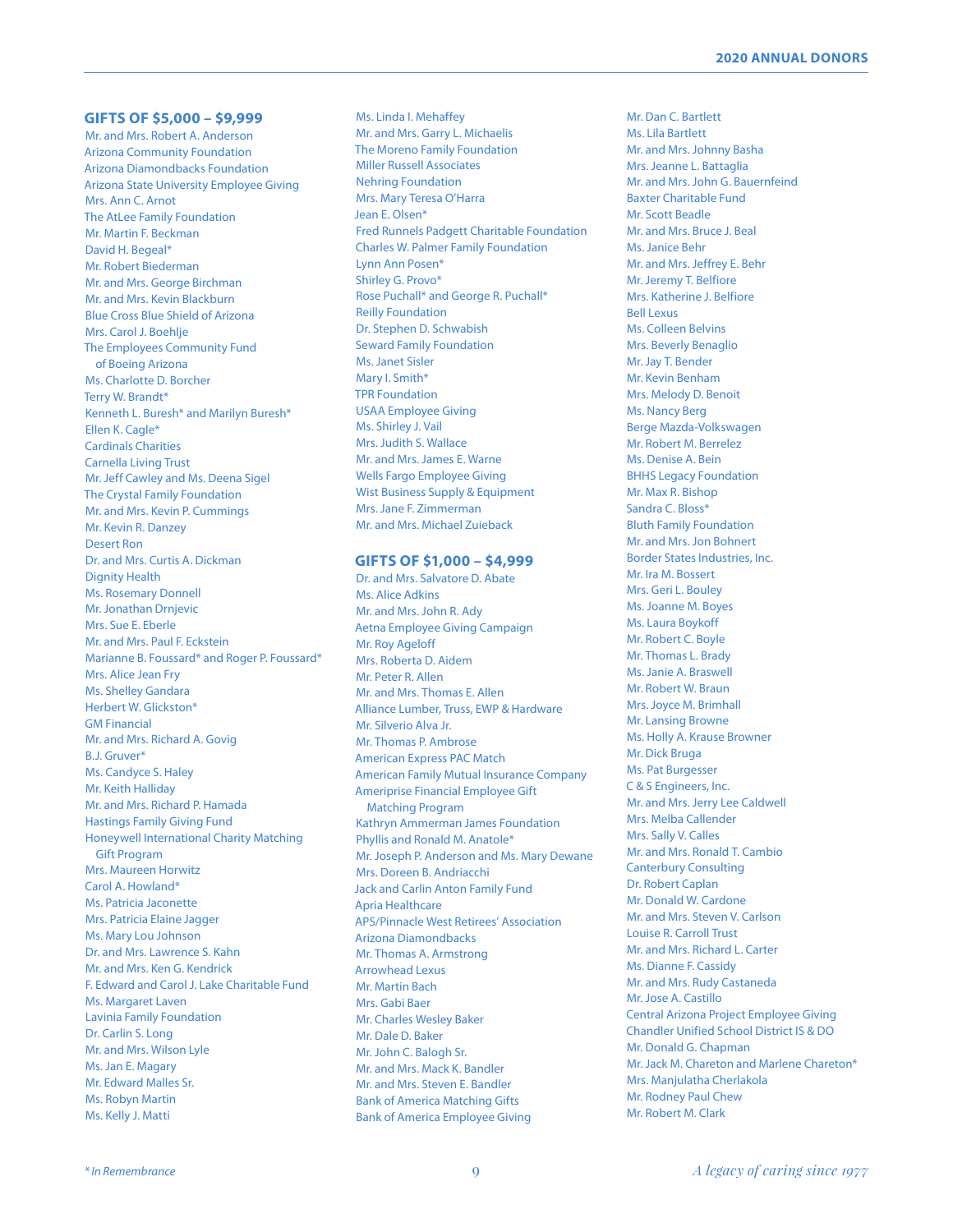#### **GIFTS OF \$1,000 – \$4,999 (cont.)**

Yvonne A. Clark Family Trust Ms. Susan N. Clarkson Ms. Doris Clatanoff Ms. Marilyn A. Coffman Ms. Sally Cohill Dr. and Mrs. Stephen Coleman Commercial Van Interiors, Inc. Mr. and Mrs. Dennis Conlon Connections In-Home Care Mr. and Mrs. Dennis Cook Ms. Liz Cook Mrs. Polly Cooke Mr. Jim Cooks CopperPoint Mutual CopperPoint Mutual Employee Giving Ms. Katherine Corcoran Sheila and Milton Corwin Donor Advised Fund Costco Employee Giving Matching Gifts Program Dr. and Mrs. Jerry R. Cox Mr. and Mrs. Ken A. Crawford Mrs. Margery Cross Mr. and Mrs. Kent S. Crudup CVS Health Foundation Mr. and Mrs. John D'Addario Jr. Mr. Dhaval Dalal Mr. and Mrs. Kenneth D. Dallmann Mr. Rudolf Dankwort Mrs. Marsha E. Davis Mr. Ronnie L. Davis Ms. Sydney K. Davis DeBusk Family Making Smiles Foundation Mrs. Nordean Decker Mr. and Mrs. Edwin K. Delph Mrs. Ruth Denny Desert Palms Presbyterian Church Ms. Denise Devereaux Mr. and Mrs. Michael W. DeVor Dr. Rene X. Diaz Ms. Bj Diefenbacher Dietrich Family Fund Dillard's Employees' Contribution Service Mr. Robert E. Dillon Mr. Garry W. Dion Discover Financial Services Employee Giving Discover Financial Services Matching Gifts Mr. Karl Dobak Mr. and Mrs. Ned Dobak Ms. Jeannine Doherty Mr. Larry R. Donelson Donley Service Center Ms. Ann W. Dooley Mrs. Charlotte W. Dunning Mrs. Eileen Eaton Ms. Karen L. Eberlein Mrs. Dagmar B. Egland Mrs. Raeanna M. Ellis Mr. and Mrs. Ken Elser Endeavor Senior In-Home Care Enterprise Holdings Foundation Episcopal Church of the Advent

Mr. and Mrs. Jeff Erf Mrs. Constance L. Estes and Elliott M. Estes\* Mr. and Mrs. Mike Etchart Mr. and Mrs. Andrew J. Evans II Mr. and Mrs. Stephen O. Evans Everett Alan Group, LLC FedEx Services Field Sales Team Mr. D. Scott Fehrman and Ms. Robbyn McDowell Mr. Michael T. Ferneding and Ms. Casidy Ward Ms. Beverly Feuerhelm Fiesta Lincoln Mercury Mrs. Gale L. Finger FINN Architects, LLC Ms. Julie Nelson Firestone Mr. and Mrs. John L. Fisher Mrs. Shirley R. Fisher FM Global Employee Giving Ms. Christina M. Forest Mueller-Forster Charitable Fund Mrs. Paula Forster Ms. Heather S. Frautnick Mrs. Frances Frazin Dr. Stephanie A. Freeman Mrs. Doris Frignac Mr. William George Fritz Mr. and Mrs. Francis X. Froncek Fry's Community Rewards Ms. Susan A. Furioli Furth Family Foundation Gagnon Charitable Trust Fund Mr. and Mrs. Roger L. Garcia Gaskins Family Fund General Dynamics Mrs. Jackie Gerber Lewis D. Ghiz Family Charity Fund Mr. and Mrs. Dale Robert Gilman Give With Liberty Ms. Debra L. Glasper Good Life R.V. Bingo Ms. Louise Goodspeed Ms. Barbara Goodwin Gookin Rainbow Trust Ms. Stephanie A. Gordon Col. Irwin Gorman, (Ret.) Michael and Patricia Graft Family Fund Great American Title Agency, Inc. Mr. Steven L. Green Mr. William A. Green Mr. and Mrs. Jan Edwin Greenhow Mr. and Mrs. Damon R. Gross Grosskopf Family Charitable Fund G.R.O.W. BillHout Foundation Gunderson Gift Fund Mr. and Mrs. Gary R. Gunning Mr. and Mrs. Nestor Guzman Mr. Joseph A. Haase Mrs. Margaret R. Hacker Mr. and Mrs. Philip W. Hagenah Mr. Michael B. Haisten Mr. Daniel Halcik Jr. Mrs. Joyce Hall

Mrs. Margarita Hall Mrs. Mary Lou Hall Mr. Robert G. Hall Mrs. Carol E. Hamel Mr. and Mrs. Jack D. Hamilton Mr. and Mrs. Michael S. Hanley Dr. and Mrs. Oscar Hardin Jr. Mrs. Mary E. Harlan Mrs. Ruth E. Harlan and Leslie W. Harlan\* Mr. Stephen P. Harnden Mr. and Mrs. Robert W. Harris Ellen and Mark Harrison Family Foundation Ms. Barbara Harville Mrs. Patricia Mordigan Hawkins Ellie and Les Hayt Family Foundation Ms. Theresa L. Hedrick Mrs. Maxine Henig Ms. Andrea Hernandez Douglas M. Herries\* Mr. and Ms. David L. Higgins Mr. Michael Hill Mr. Robert Hill Mr. and Mrs. Jonathan D. Hoffer Mrs. Veronica Hollman Homer Family Fund Honeywell Hometown Solutions Mr. Allen Honig Agnes L. Hopper\* and Andrew L. Hopper\* Ms. Willena Gail Horney Ms. Tracy L. Hostler Mr. and Mrs. Luke Howe Wilma M. Howell\* Mr. and Mrs. James A. Huskison Mrs. Kelly M. Hutton Mr. Dennis Huwe Imagine Technology Group / SHARP The Ingersoll Charitable Fund Installed Buildings Products Ironwood Foundation Ms. Elaine Isbell Ann D. Iverson\* Mrs. Janice Jack Mrs. Nancy J. Jacobs Mrs. Cynthia S. Jarrad Mr. and Mrs. John F. Jarrett Ms. Francine Jennings Mr. and Mrs. John R. Jennings Buck and Barbara Johnson Charitable Fund Ms. Jyunko Johnson Mr. and Mrs. Richard D. Johnson Mr. and Mrs. John S. Jorgensen Mr. Peter J. Kamstra Mr. and Mrs. Jay M. Kaplan Mr. Jordan L. Kates Keenan Family Charitable Fund Mr. and Mrs. David N. Keene Jr. Mrs. Barbara A. Kelton Ms. Vickie Kennedy Mr. and Mrs. James D. Kershner J.W. Kieckhefer Foundation Mr. Albert J. Kilpatrick Mr. and Mrs. Richard Kilstrom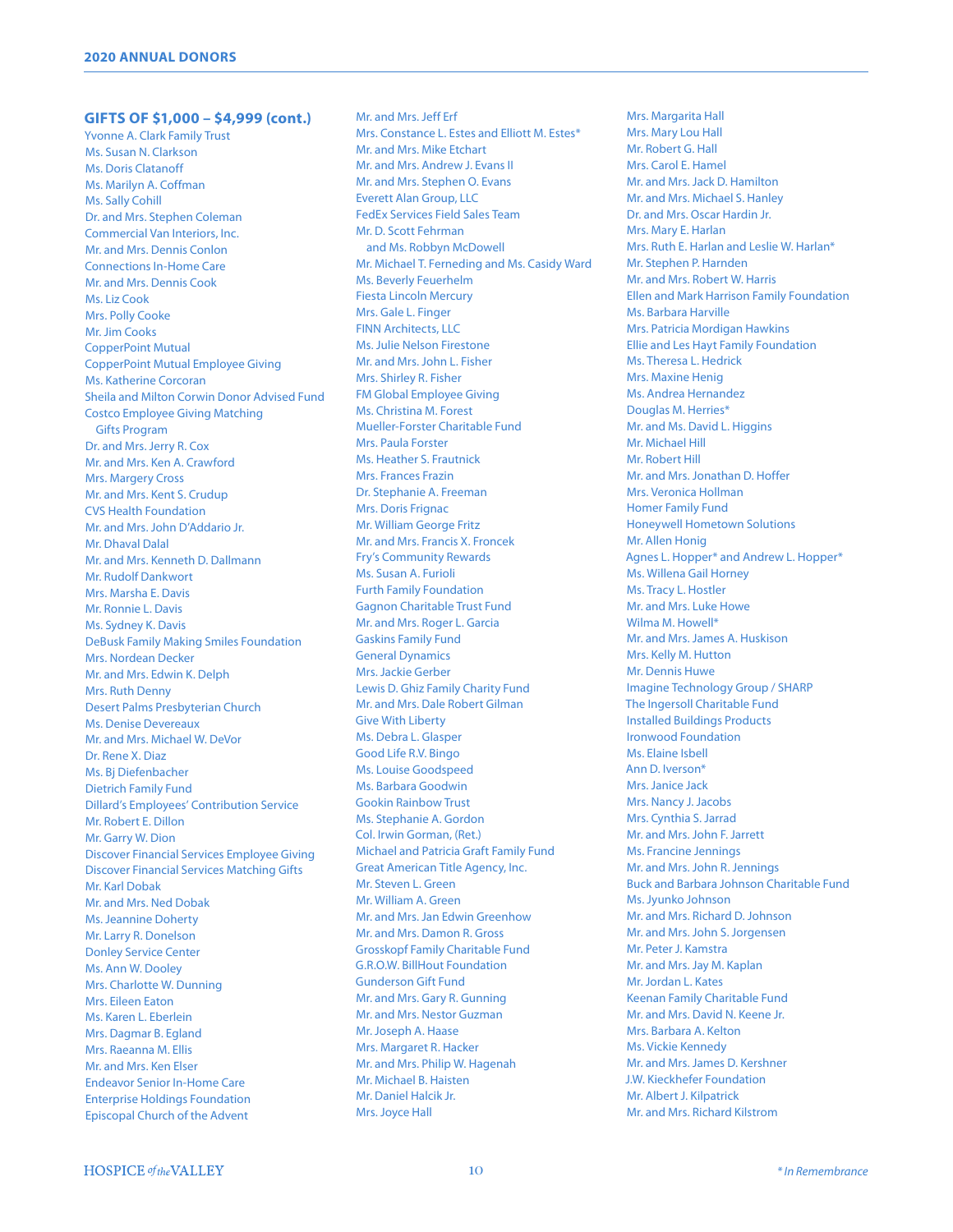#### **GIFTS OF \$1,000 – \$4,999 (cont.)**

Ms. Vicki Rae King Mr. Frank W. Kircher Kitchell Foundation Kizer FTD Awareness Foundation Mr. and Mrs. Peter G. Kline Mr. Erik Knudsen Kofler Fund Dr. Cynthia L. Kooima Mr. James Krombholz Mr. and Mrs. Keith E. Krugman Anne Walker\* Mrs. Carolyn Robbins Laflin Mrs. Shawn Lampe Mrs. Lois Landborg Mr. David J. Lanford Mr. Edwin V. Larson Joe and Jan Larson Foundation Ms. Kristine R. Larson Ms. Andrea Laufman Dr. Gabrielle B. Lawrence Mr. and Mrs. Timothy Leason Ms. Virginia LeFrancois Dick LaPorte Memorial Team Fishing Tournament Mr. Robert B. Liden Mr. Kenneth David Lindner Mr. Richard Linzer Mrs. B.J. Lippincott Mr. Thomas Littleton Mr. and Mrs. L. Hampton Locklear Lockton Companies Dr. Audrey M. Lucero Mrs. Catherine E. Lumbard Mrs. Joelle Lummis Mr. and Mrs. Lee Lundy Jr. Ms. Inger Kristina Lustiger Lynas Family Giving Fund Ms. Susan J. Lynch Mrs. Patricia A. MacAllen Dr. Maxwell S. MacCollum and Dr. Barbara J. MacCollum Mr. and Mrs. Doug MacEachern Ms. Jane Maienschein Mr. and Mrs. Paul Marcus Mr. and Mrs. Anthony L. Marks Mr. Robert Markum Mr. and Mrs. Donald Martin Mr. Wesley J. Maser Mr. and Mrs. Bryon Matesi Mr. Monte Matz Jacob and Ruth Mazer Foundation, Inc. Mr. Terrance E. McCloskey Ms. Bronwyn McCormick Mr. William McCormick Mrs. Pamela D. McCullough Mr. John E. McDonald Daniel T. McKeithan Jr. Charitable Lead Annuity Trust Dr. John M. McKelvey Ms. Denise A. Mead MedStar Medical Transport

Mr. and Mrs. Ronald T. Mendes Ms. Nancy Meyers Microchip Technology Inc. Midway Chevrolet Mr. and Mrs. Jonathan E. Miller Mrs. Sharon K. Miller and David R. Miller\* Miracle On 34th Lane Tess Misrasi\* Mrs. Marion D. Mitchell Mr. and Mrs. Robert Moore Dr. Thomas F. Moore Lorraine Morad\* Mrs. Judith K. Moreland Mr. and Mrs. Jeffrey A. Morgan Mr. and Mrs. William T. Moroney Mr. Kentz Morrical Mr. Robert M. Morrill Mrs. Judith A. Morrison Mrs. Barbara M. Moses Mr. Christian Mrozek Mr. and Mrs. Kent C. Mueller Ms. Marion M. Muller Dr. Sateesh J. Nabar National Football League Referees Association Nationwide Mr. Gerald L. Nelson Mr. and Mrs. Daniel Neukom Nikolaev Giving Account Mr. Ronald R. Nollen Northside Hay Company Mrs. Patricia A. Nothnagle Dr. and Mrs. Donald E. Novicki Carolyn and Mark O'Malley Family Fund Mr. Michael R. Oakes Ms. Lynn Oakley Dr. Charles and Nancy Okstein Charitable Fund Ms. Teresa A. Oliveira Ms. Patricia J. Olrogg Mr. and Mrs. Geary W. Olsen Mrs. Beverly Oveson Ms. Paula Owens Mr. and Mrs. John A. Panhuise Sunhilde H. Paprotta\* Parks & Sons of Sun City, Inc. Mr. Michael Parrish Mr. Neil J. Paterson Mrs. Debbie Patterson Mr. Neil Patterson Gloria P. Paul\* and Elias Paul\* Mrs. Nancy Pavkov Ms. Ellen L. Peck Mr. and Mrs. Chris Pedersen Mrs. Joyce Peterson Helen Pezdirtz Endowment Fund Mrs. Pene A. Piper Ms. Sandra Pirkle Mr. Richard J. Pohl Mr. Elliott D. Pollack Mrs. Elizabeth Poole Port Plastics, Inc. Dr. and Mrs. Andreas K. Poulakidas

Ms. Ceci Marin Powell Mr. Randal L. Power Mr. Paul J. Prato Mr. and Mrs. Tom Preston Mr. Carson R. Price Mrs. Karen G. Pullen Martha T. Purfeerst\* Quarles & Brady LLP Mr. and Mrs. Kenneth A. Rainford Mrs. Marie Rapoport Mr. and Mrs. Robert B. Ravenscroft Sr. Mrs. Paula Kay Ravine Jean E. Rensis\* Ms. Ann Repass Mr. Jason Jon Rhein Risas Dental and Braces Mr. and Mrs. Ralph A. Rockow The Rodel Charitable Foundation Ms. Debra Roesch Mr. Lawrence R. Rooney Mr. Andrew Rosen Mr. Jacob J. Ross Jr. Mr. and Mrs. Will Rousseau Mr. James Rowell Ms. Jenna T. Rowell Mr. and Mrs. Scott W. Ruby Ruesch Giving Fund Mrs. Pamela M. Ruiz Rum Runner's Bar Donna M. Russ\* The R. Ruth Foundation Dr. Mary E. Sachtleben and Mr. Philip James Sachtleben Salt River Project – Board and Council Members Mr. and Mrs. Peter W. Salter Mrs. Mary Kathryn Sampey San Tan Ford Ms. Maryjane Sandler Ms. Sarah Sandler HSPGJ Fund Mrs. Susan Binns Saum Mr. Adam Scheibe Mr. and Mrs. Max M. Schirtzinger Ms. Lori Schneider Ms. Della C. Schnell Ms. Dawn Schoenberger Mr. Claus J.W. Schroeder Mr. Eric Schuck Mrs. Sheila Schwartz Mr. and Mrs. Ronald J. Seaton Mrs. Sherry Worth Sedillo and Orlando Sedillo\* Mrs. Tina Segersten Ms. Elizabeth Seipel Mr. and Mrs. Douglas W. Seitz Mr. and Mrs. Bud L. Selig Mrs. Jean F. Shaulis Mrs. Shirley Jean Sikes Mr. David Sikorski Silver Lining Wealth Syd and Jan Silverman Foundation Silvernail Family Trust Fund Donald & Kimberlee Slager Foundation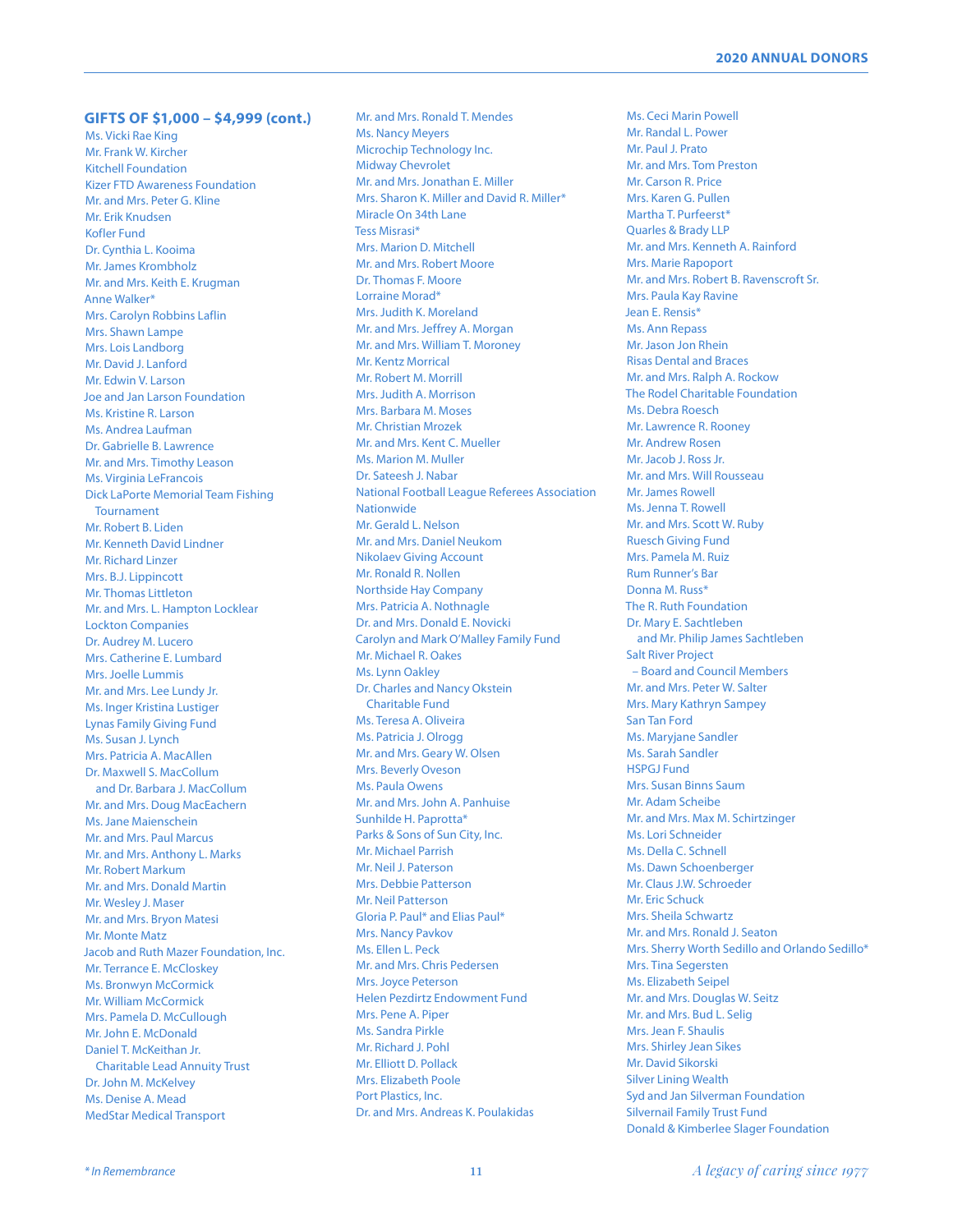#### **GIFTS OF \$1,000 – \$4,999 (cont.)**

Ms. Kelli K. Smith Mr. and Mrs. Kevin E. Smith Mr. and Mrs. Frederick C. Snyder Mr. John Snyder Mr. John S. Snyder Solera Desert Mountain Bible Fellowship Mr. and Mrs. Todd W. Somers Ms. Roseanne C. Sonchik Source Aim, LLC Mrs. Jane Spaulding Ms. June Speck Ms. Billie Spencer Mr. and Mrs. Stanley Spiegel Dr. and Mrs. Lawrence A. Spitalny Mr. Douglas R. Stagner Mr. Ron Stapes StateServ-Hospicelink Mrs. Ruth L. Stavis Mrs. Claire Steigerwald Ms. Barbara Steiner Ms. Maureen A. Sterbach Mrs. Shirley Still and C. Marvin Still\* Mr. and Mrs. John B. Stiteler Stoll-Huss Farmily Charitable Fund Dr. and Mrs. Ned D. Stolzberg Larry D. and Janice D. Stoney Fund Sun Village Golf Clubs' Charity Event City of Surprise Mr. and Mrs. Jon Switzer Ms. Dianne B. Taft Tancer Family Fund Ms. Stefanie Tashkovich Ms. Lori Taszarek TB Consulting Mr. Toby Tekulve Mr. John G. Terranova Ms. Maria Thatcher Mr. James D. Thomas Ms. Martha E. Thomas Ms. Linda L. Thompson Mr. Lucius C. Thompson Mrs. Sarah K. Thompson Mr. and Mrs. Andrew Thorpe Thrivent Financial for Lutherans – Member Relations Mr. and Mrs. Gerard W. Tobin Mr. and Mrs. Richard M. Todd Christian J. & Eva W. Trefz Family Foundation, Inc. Mrs. Karen J. Trujillo Mr. Steven R. Tudor Mrs. Dorothy R. Turley Ms. Rosemary P. Turner Bonnie L. Tweedy\* Dr. Linda Gaye Tweto-Johnson Ms. Monika Tyree Ullery Family Charitable Fund ULLICO Management Company United Phoenix Firefighters Association Unity Church of Practical Christianity Mrs. Michelle Unterberger

Mr. James F. Van Kilsdonk Ms. Cynthia J. VanDellen Mr. Larry L. VanderTuig Mrs. Mary Ann Varoga Ms. Lenora Franc Vinci Mr. and Mrs. Glenwood B. Wagner Mr. Berten F. Walker Mr. and Mrs. Melvin Wallendorff Mr. and Mrs. Michael Warzynski Ms. Alicia Wasik Mr. Terry E. Webb Ms. Linda A. Wehmueller Mr. Howard L. Weinstein Gary Weiss and Debra Berkowitz Family Fund Chuck and Gail Welliver Donor Advised Fund Wells Family Charitable Fund Wells Fargo – Matching Gifts Mrs. Pamela L. Wendt Lane Werner Family Foundation Wespac Construction, Inc. Mrs. Gwendolyn G. Westphal Whisper Rock Golf, LLC Ms. Beverly Wickline Mrs. Paula F. Wik Mrs. Joy Wili Mr. Thomas G. Wilkinson and Mrs. Deborah S. Johnston Paul S. Wise\* & Frances H. Wise\* Wise Family Trust Mr. and Mrs. Justin Wong Mrs. Pauline A. Wood Mr. Aubrey Woolsey Xilinx, Inc. Mr. and Mrs. D. Ronald Yagoda Dr. and Dr. Farley E. Yang The Yard, Stone Slabs and Remnants Mr. and Mrs. Barry Zemel Mrs. Jennifer Zhi The Zicarelli Foundation Ms. Sharon E. Ziegler

#### **GIFTS OF \$500 – \$999**

ACCEL Communications, Inc Mr. Ryan A. Adams Aetna Foundation Mr. and Mrs. Neil Alexander Alexander Charitable Fund Mrs. Elizabeth Allard Allstate Giving Campaign Mrs. Mary Alvarez Ms. Beverly Amperse Ronald and Phyllis Anatole Family Trust Ms. Amy Anderson Aqua Therapy Tubs, LLC Mr. and Mrs. John R. Arena Ms. Sherry Arnett Mr. and Mrs. Dale Ashby Mrs. Angela Asheim Ms. Vanessa Ashley Ms. Katherine L. Astrom AT&T Employee Giving Avnet, Inc.

Ms. Vicki Lee Awalt Mr. and Mrs. Ronald L. Axon Ms. Marla J. Babb Mrs. Anne Moseley Babina Mr. Aaron S. Bailey Mr. Phil Banwart Mrs. Katherine M. Barnett Dr. and Mrs. Robert L. Baron Ms. Nadine Mathis Basha Mr. Jeffry W. Baum Ms. Betsey Bayless Ms. Judith F. Beach Mr. and Mrs. Perry Becker Mr. and Mrs. Brian N. Belanger Belchers Family Charitable Fund Mr. Guy J. Bender Mrs. Tessa Berryman Bier Charitable Fund Mr. Randy Bigelow Mrs. Cathryn M. Binder Ms. Kaye Biorn Mr. Joseph W. Birchett Mr. Robert Blasius and Ms. Amanda Foster Mr. and Mrs. Randy Bleicher Mr. David Blesch Mr. and Mrs. Thom Blischok Ms. Patricia A. Boatner The Employees Community Fund of Boeing Chicago Boeing Gift Matching Program Mrs. Beverly Boody Ms. Eleanor G. Borg Dr. Theodora P. Bostick Ms. Joann M. Bowen Mrs. Helen K. Brandt Mr. and Mrs. Robert D. Brickley Jerry W. Brock Foundation Ms. Martha Brodersen Mr. Kenneth Brooks Mr. Daniel R. Brown Mr. F. Thomas Brundrett Ms. Jennifer Brya Ms. Grace Buettner Mr. and Mrs. Kim Bullerdick Mr. Thomas K. Burke Ms. Eva Burnham Mr. William G. Burrill Ms. Gail Kelly Burstein Mr. and Mrs. William R. Butler William V Byrne, DMD Mr. and Mrs. Christopher J. Cacheris Mrs. Nancy K. Calahan Mrs. Lucinda A. Carlson-Wallace Mr. David Carosa Mr. and Mrs. Doug Carroll Mr. and Mrs. Harry C. Carsh Ms. Patricia Carter Mr. and Mrs. Whitney B. Cayton CenturyLink Clarke M. Williams Foundation Mr. Robert Elton Chapman Mr. and Mrs. Carl Chasse Mr. Ric Jason Chatwood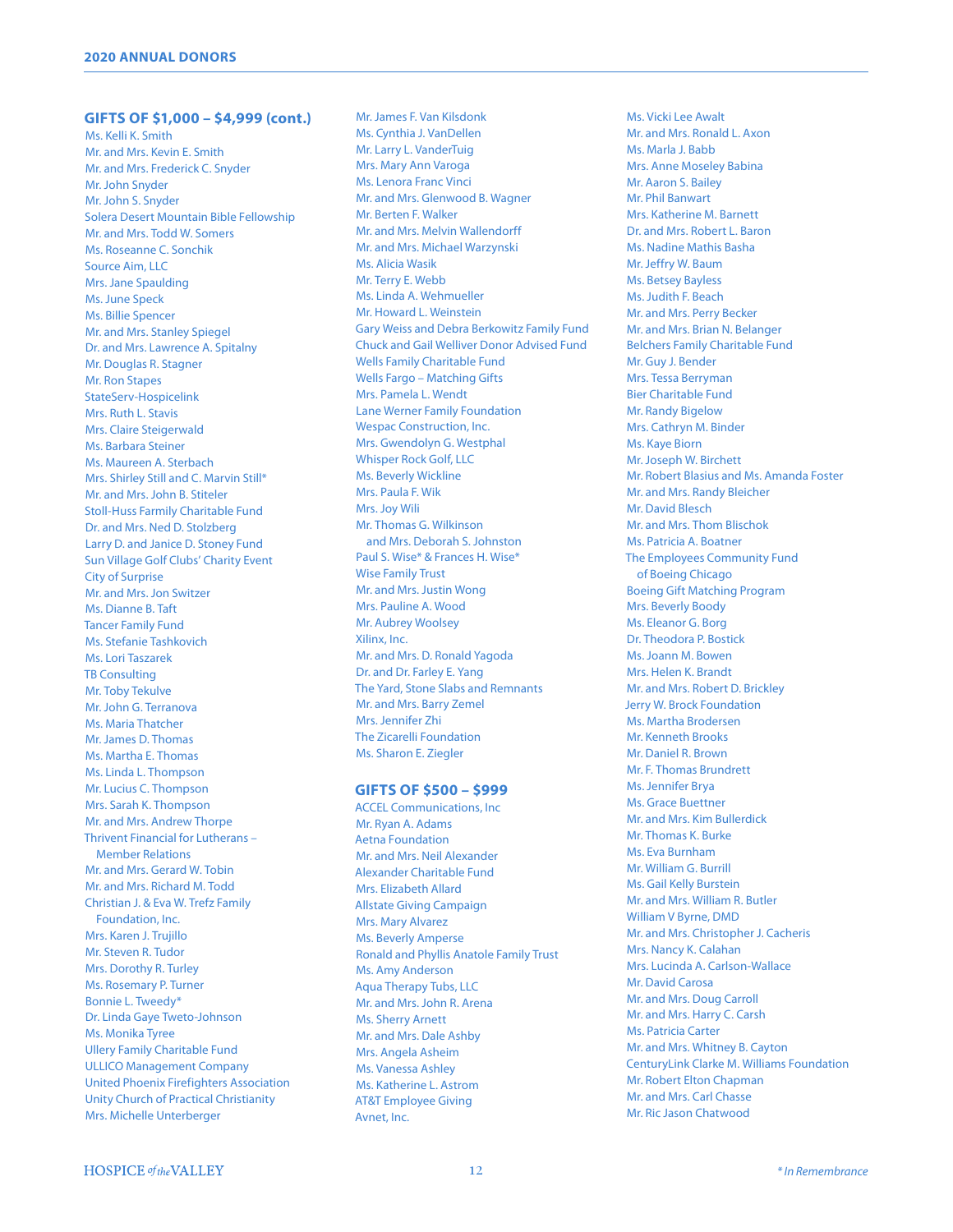#### **GIFTS OF \$500 – \$999 (cont.)**

Mr. Craig J. Chavet Mr. and Mrs. Michael Chesin Chicago St. Patrick's Day Parade Committee Ms. Anita R. Chinichian Mr. and Mrs. Mike Chipman Mr. and Mrs. Mark M. Chulew Mr. and Mrs. Mark S. Clark Mr. and Mrs. John R. Clemency Ms. Lisa A. Cleveland Ms. Ethelyn Cohen Mr. and Mrs. Jerrold Cohen Mr. Robert Coker Ms. Margaret Cole Mrs. August M. Colosimo Mr. James R. Condo and Ms. Diane Silver Ms. Catherine L. Cook Ron and Joan Cook Family Fund Mr. Bobb Cooper Cornerstone Advisors Inc. Corporate Interior Systems Ms. Pati S. Coury Mr. Robert C. Cozza Mr. Dan Cracchiolo and Ms. Pamela Grant Ms. Patricia A. Craven Mrs. Nancy J. Crawford Crescent Capital Group LP Ms. Aida A. Cruz Mrs. Patricia Cruz Mr. and Mrs. John P. Cunningham Mr. Steven Dahl Mr. and Mrs. John T. Dallmus Mr. Christopher M. Danforth Ms. Jane L. Deer Mr. Jason J. Dehnert Mr. Jim B. Deis Ms. Amy del Real Deloitte Employee Giving Mr. James M. Demott Mr. Ronald J. Deplazes Desert Shadows Interdenominational Church Mr. and Mrs. Anthony A. Diana Mr. and Mrs. Eric Dieckman Dillon Family Foundation Matt and Gretchen DiNapoli Foundation Mr. Robert J. Doherty Steve Dolins Charitable Fund Ms. Alexandria M. Dorsey Ms. Elizabeth V. Douglas Mr. Tony R. Druffel Mrs. Dorothy B. Dufner Ms. Marilyn Dunn Mr. Kenneth F. Eckhoff Mrs. Bette A. Edwards Fred and Suki Edwards Charitable Fund Mr. and Mrs. Webb Edwards Ms. Pamela K. Emmer Empire Southwest, LLC Mrs. Nancy R. Hanley Eriksson Ms. Marina Stephanie Estrella Mr. and Mrs. Arnie Evdokimo Fairway Woodworking Club

Mr. John B. Faust FedEx Corporation Ms. Sharon Lee Feldt Mr. Thomas J. Fetter Mr. and Mrs. Steven A. Fields Ms. Irene Fisher Mr. and Mrs. James E. Flynn Ms. Mary A. Flynn Mr. and Mrs. Stephen C. Fowler Mr. and Mrs. Seth L. Franzman Frazer, Ryan, Goldberg and Arnold, LLP Mr. and Mrs. Timothy L. Frazier Freeport McMoRan PAC Fund Mrs. Jean M. Fritz Mr. and Mrs. Steven G. Fuss Mr. Robert P. Gach Mrs. Sharon J. Gallagher Mr. Fred T. Garcia Mr. Joel Garcia Mr. and Mrs. Mario A. Garcia Sr. Ms. Shirley A. Garrido Gartner Group, Inc. –Matching Gift Mrs. Karen Dee George Dr. Richard I. Glazer and Ms. Jacque Weiss Mrs. Joyce Gleason Mr. and Mrs. Jeffrey M. Glosser GM Hunt Builders and Remodelers, Inc. The Honorable Terry Goddard and Mrs. Monica L. Goddard Ms. Carol Marie Goerke Gold Canyon RV and Golf Resort Mr. Michael R. Golombuski Ms. Michele Golombuski Mr. Eligio A. Gomez Mrs. Bette Jo Gonzales Ms. Judith R. Gottschalk Mrs. Laura R. Grafman Ms. Susan Marie Granger Ms. Colleen Gray Grossman & Grossman, Ltd Sarah L. Grostick Mr. and Mrs. Gordon W. Gunning Mr. and Mrs. Pat Haffner Ms. Mary M. Hall Mr. Azim Hameed Mr. and Mrs. Robert Hansel Mr. Howard Hantman Happy Trails Theatre Group Mr. and Mrs. Rollin J. Hargitt Mr. Richard A. Harkness Ms. Kathleen Harman Mr. and Mrs. Doug Hatcher Mr. Keenan J. Hauf Mrs. Regina M. Heatherman Mr. Douglas Henck Mr. Dennis Hernandez Ms. Consuelo M. Herrera Dr. and Mrs. L George Hershey Hewson Properties, Inc. Mr. Roger M. Hills Jean L. Himmelstein\* Ms. Deborah Hollis

Mr. Dennis D. Hopper Mr. Richard L. Horewitch Ms. Barbara E. Horner Ms. Kenna Hough Mr. and Mrs. Michael J. Hubbard Mr. John Hubbs Mr. and Mrs. Leonard W. Huck Mr. Douglas Hughes Mr. John T. Ignas Imagine Prep at Surprise Dr. William E. Ingram Intel Charitable Match Trust, Public Affairs Support Service Intel Corp. Employee Giving J. McLaughlin L.C. & Margaret Jacobson Foundation Mrs. Kathleen Jebbett Mr. Dale F. Johnson Mr. Douglas M. Johnson Mrs. Cathy Jones JPMorgan Chase Matching Gifts Ms. Judith Julien Ms. Joanne C. Kalik Mr. Michael Kamman Mr. and Mrs. Warren J. Kaplan Giving Fund Mrs. Pamela Kawamura Mr. Richard E. Keefer Mr. Jerry Keller Mrs. Vivian R. Kelley Mr. and Mrs. Ron Kennedy Dr. Bruce K. Kimbel Jr. Mr. and Mrs. Charles F. Klees Jr. Ms. Virginia M. Knapp Ms. Connie E. Kniffen Mr. Gilbert Knudtson Mr. Thomas W. Kormylo Mr. and Mrs. Ed Kramer Mr. and Mrs. John Kramer Donald J. Kreager\* Mrs. Doris M. Krehbiel Ms. Mary Langlois Mr. Michael J. Lapp Mr. and Mrs. Richard C. Laverdure Mr. and Mrs. Philip C. Leavitt Leisure World Lions Club Mr. and Mrs. Leo F. Lemieux Sr. Sheila M. LeSueur\* Mr. Billy Gene Lewis Liberty Packaging Mr. and Mrs. Tom Liguori Mr. and Mrs. Mark Reymundo Linn Mrs. Janis G. Lipman and Mr. Gregory W. Altschuh Winston C. and Roselyn J. Lister Charitable Fund Ms. Darlene Locke Ms. Barbara D. Lockwood Mr. Christopher F. Long Lord of Life Lutheran Church Ms. Lois Ann Lorenz Ms. Ann N. Lowry Ms. Cassandra Lucas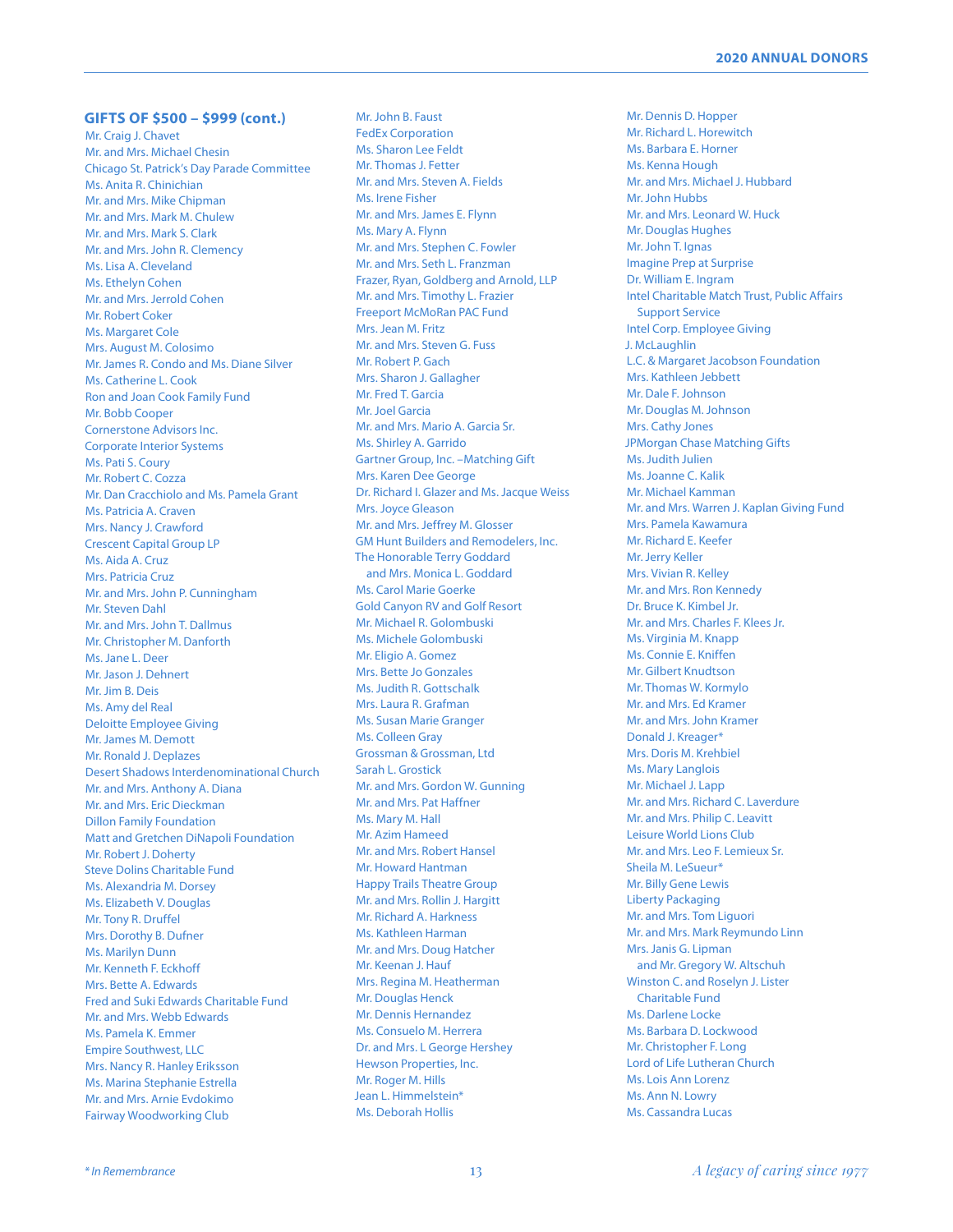#### **GIFTS OF \$500 – \$999 (cont.)**

Mr. Lawrence James Luke Robert S. Lynch and Associates Mr. Robert Mansfield Mr. and Mrs. Carl F. Mariano Mr. and Mrs. Stanley J. Marks Martell Chiropractic Center, Inc. Paul and Carrie Martinson Foundation Mr. and Mrs. John J. Masche Mrs. Sandra R. Mayhew and Larry J. Mayhew\* Mr. Michael T. Mazza Ms. Jennifer H. McClure Mrs. Cleda McCormick Mrs. Michele McCullough Mr. Terry McCutcheon Mr. Terrance P. McDonald Mr. and Mrs. Glenn McLaughlin RDML and Mrs. Michael E. McLaughlin Ms. Teresa McMahon Mr. Krutarth P. Mehta Dr. John K. Meinert Mr. and Mrs. Keith D. Mekenney Ms. Kathy J. Meredith Mrs. Carol J. Mesbergen Ms. Tamera Mess Mr. Paul R. Messinger Ms. Judith Miller Mr. Lawrence D. Miller Mrs. Tiffany D. Miller Ms. Mary Ann Monroe Mr. Herb Montoya Mr. James E. Moore Ms. Lisa Moore-Carroll Ms. Maria Moreno-Facio Morgan Stanley Employee Giving Ms. Debra Mosbacher Mr. and Mrs. Will Moseley Ms. Anita B. Mullikin Mr. Patrick J. Mulvihill Mrs. Ann S. Murphy Mrs. Mary Murphy The Bill Muster Foundation Ms. Bernadette B. Murray Mrs. Diane L. Mytinger Mr. and Mrs. Richard E. Naimark Ms. Joanne Natzke Mr. and Mrs. Kevin L. Neill Mr. Charles Ross Niday Mr. and Mrs. Martin Nixon Ms. Lavonna Noe Mr. and Mrs. Christopher Nord Mr. and Mrs. Walter L. Norris Susie Ingold and Randy Norton Ms. Jackie M. Norviel Mr. and Mrs. William T. O'Donnell Mr. and Dr. Mike O'Malley Mr. and Mrs. Douglas Olesen Mr. David D. Oliner

Optima and Polaris Pacific Opus Funding & Investments, LLC Organic Excellence Osborn Maledon, P.A. Ms. Beverly Owen Mr. and Mrs. Robert B. Owen Mr. George P. Pakidis Parker Schwartz PLLC Ms. Jackie Patterson Mr. and Mrs. Tim Patterson Paul's Ace Hardware Ms. Judith A. Paulus-Dobbins Ms. Sidnee Kay Peck Mr. and Mrs. Larry Pentiuk Mrs. Lynnea A. Perry Mr. and Mrs. Albert E. Peters Ms. Caroline C. Phillips Dr. Stuart B. Phillips Dr. Arthur Jay Piccinati Mr. and Mrs. Michael Pierce Mr. Michael Pierson Ms. Janice B. Ponziani Mr. George L. Poteet Mr. Howard T. Powell Prisma Mr. and Mrs. Eugene Putnam Jr. Mr. and Mrs. Peter J. Rathwell Mr. James S. Ray Mrs. Susan M. Recker Mr. and Mrs. Rick Reitz Mr. Donald J. Rerick Mrs. Katharine Richards Mr. and Mrs. Daniel R. Richardson Mr. Lionel W. Ried Mr. and Mrs. Jack Riehm Mr. Frank L. Rindone Mr. and Mrs. Joe Luis Rios Ms. Barbara Robbins Mr. Greg Robbins Ms. Lisa M. Roby Ms. Josephine Rodriguez Mrs. Jennifer Rogers Ms. Elsa Rojas Mr. Robert I. Rose Samuel and Esther Rosen Donor Advised Fund Mr. and Mrs. Stephen K. Rowley Mr. Harold L. Rucker Ms. Janet Rudhman Ms. Judith M. Russo Mr. and Mrs. Kenneth B. Russo Mr. Joseph F. Saad Ms. Judy Teresa Sabellico Ms. Patricia M. Sabine Ms. Rachel Jane Sahlman Salesforce.org Mrs. Janet Sanders Mr. Jerold Sandvig Mr. and Mrs. Mike A. Santellanes

Ms. Lana F. Sassi Ms. Sherine Sawyer Mr. Craig Scarpone Debra Schaffer Mr. Paul Schettini Ms. Barbara Schimberg Schindler Elevator Corporation Mr. Wolfgang Schmiedchen Mr. Geoffrey Schnabel Mr. Martin R. Schreibman Ms. Lenore Schupak Mr. Harvey W. Schwartz Mr. and Mrs. Daniel W. Scott Scottsdale Profinancial Group, LTD. Ms. Jimmy Ruth Scremin Mrs. Flora E. Sennewald Service1st Company Mr. and Mrs. James D. Setas Ms. Shari Severson Mr. and Mrs. Michael A. Shano Mr. and Mrs. Paul G. Sharpe Ms. Susan D. Shaver Ms. Diane E. Shea Mr. and Mrs. William R. Sheahan Ms. Maggie Fayrene Sherritt Floyd W. Sherwood\* Ms. Laurel Shindell Mr. Patrick Shuler Dr. and Mrs. John R. Siever Mr. and Mrs. Jon Sivanich Mr. and Mrs. Fred L. Sixta Mr. James R. Sliwicki Mrs. Sharon Sloan Mr. Adam F. Sluter Mr. and Mrs. Leslie H. Small Mrs. Betty H. Smith Mr. and Mrs. James B. Smith Ms. Therese Smith Mr. and Mrs. Richard B. Snell Mr. Leonard J. Sobeck Sr. Mr. and Mrs. Richard N. Songer Southwest Gas Corporation Employee Giving Mrs. Jean Spangler Mr. Dennis L. Spidel Mr. and Mrs. James Stabilito Mr. and Mrs. George L. Stevick Mrs. Jean Marie Stockton and Richard B. Stockton\* Mr. and Mrs. Richard Stueber Ms. Allison Sublett Mrs. Sharon Sucher Sun City Early Birds Lions Club Mr. Jeffery W. Sundin Ms. Joann Sweet Mrs. Charlene Tatz Mrs. Helen W. Taylor Mrs. Patti Taylor Ms. Roslyn Tayne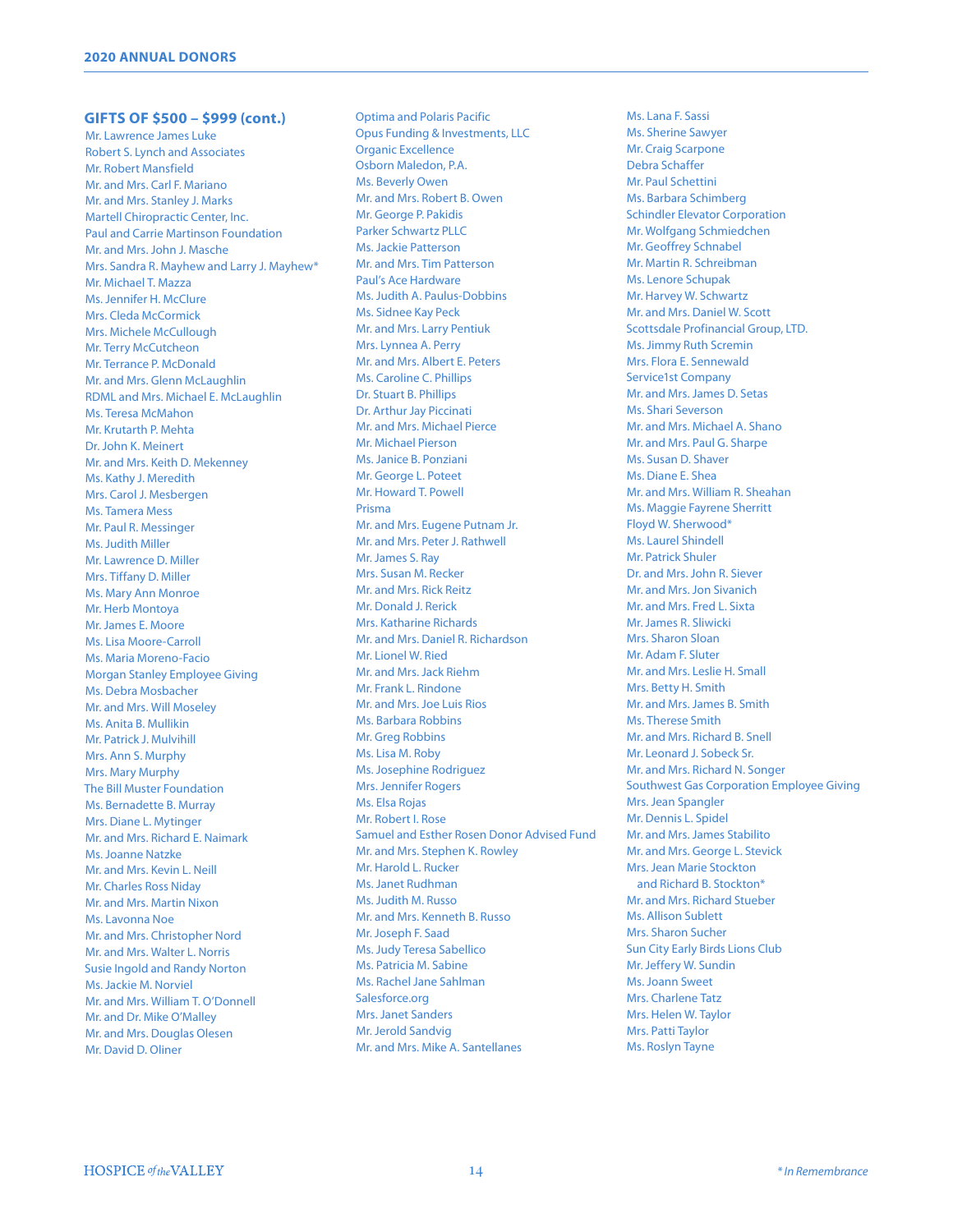#### **2020 ANNUAL DONORS**

#### **GIFTS OF \$500 – \$999 (cont.)**

Mr. Nikolaus A. Tendler Ms. Cary L. Thomas Mr. and Mrs. Gary J. Thomas Mr. Jay R. Thomas Ms. Marjorie Thomas Dr. Martrha Taylor Thomas Dr. and Mrs. Sasha Thomas Mr. and Mrs. Edward Thompson Ms. Kimberley Thompson-Heinl Mr. and Mrs. Patrick J. Thrall TIAA Tolleson Wealth Management LP Mr. and Mrs. Agostino Tomaselli Mrs. Lorene M. Torlincasi Ms. Jean Toye Troon Friends Mr. and Mrs. William T. True UConn Department of Economics United Church of Sun City UnitedHealth Group Employee Giving UPS Employee Giving USAA Matching Gifts The Vanguard Group Foundation – Employee Giving Mr. Jason K. VanSandt Ms. Caroline Noel Verela Mr. and Mrs. Donald E. Vestal Veterans of Foreign Wars Ms. Mary Lou Viterbo VMware Employee Giving Mr. and Mrs. Darrel D. Waite Dr. and Mrs. Bruce J. Walker Mr. and Mrs. Kelly J. Walker Wallace, Plese + Dreher, LLP Mr. Henry M. Watson Mr. and Mrs. Jack Watson Jr.

Mr. O. Darrell Watson Mrs. Jayne Weinberger Violet Wengraf\* WestGroup Research Mr. Keith Wharton Jr. Mrs. Colleen White Mr. and Mrs. Donald E. White Mr. Chris L. Wika Mr. Russell R. Wilkinson Mr. Blaine C. Williams Mr. Ralph S. Wirebaugh Mr. Gerald L. Wissink and Nancy R. Wissink\* Mr. Marlin Witte Mr. T. Donovan Wood Mr. and Mrs. David B. Woody Ms. Elizabeth Worsley Crouch Tanner-Wylie Family Foundation Mr. and Mrs. Shelby Yastrow Mr. James Yochum Mr. and Mrs. Robert Zezza Ms. Bette J. Zink